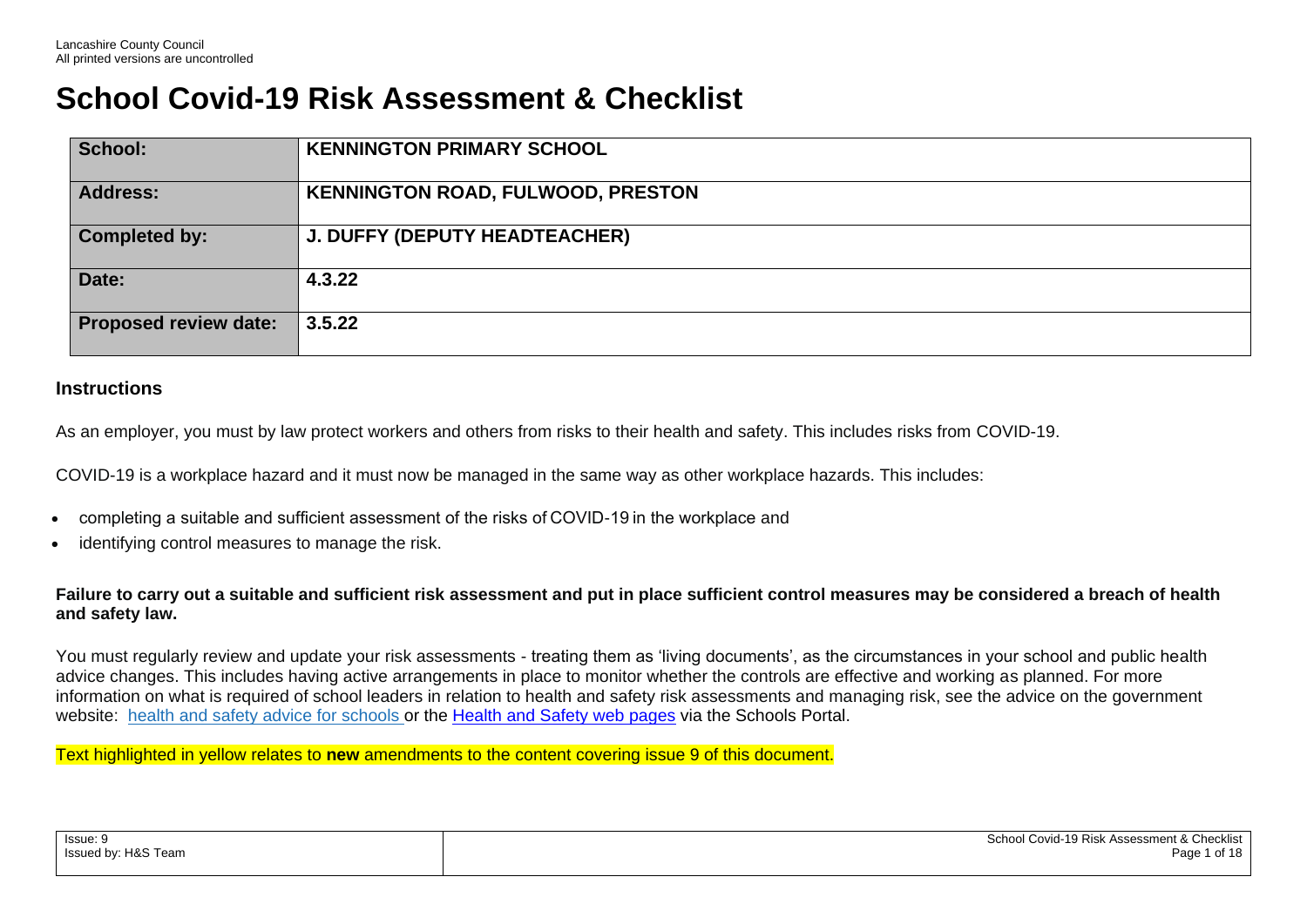| <b>Potential hazards</b><br>&<br>guidance on how to control them                                                                                                                                                                                                                                                                                                                                                                                                                                                                             |  | Do you<br>believe the<br>hazard is<br>adequately<br>controlled?<br><b>Yes or No</b> | <b>Recommended Controls Measures</b><br>Control measures must be amended to reflect the circumstances of<br>your workplace by removing, adding, or amending content below.                                                                                                                                                                                                                                                               |
|----------------------------------------------------------------------------------------------------------------------------------------------------------------------------------------------------------------------------------------------------------------------------------------------------------------------------------------------------------------------------------------------------------------------------------------------------------------------------------------------------------------------------------------------|--|-------------------------------------------------------------------------------------|------------------------------------------------------------------------------------------------------------------------------------------------------------------------------------------------------------------------------------------------------------------------------------------------------------------------------------------------------------------------------------------------------------------------------------------|
| Reduce the risk of the virus spreading through aerosols                                                                                                                                                                                                                                                                                                                                                                                                                                                                                      |  |                                                                                     |                                                                                                                                                                                                                                                                                                                                                                                                                                          |
| When school is in operation, it is important to ensure it is well<br>ventilated and that a comfortable teaching environment is<br>maintained. Arrangements should balance the need for<br>increased ventilation while maintaining a comfortable<br>temperature.<br>Schools should follow LCC's Simple Steps for Good Ventilation<br>guidance and complete the Ventilation Checklist.<br>Specialist advice and assistance on ventilation measures can be<br>obtained from the Building Services Engineers<br>duty.engineer@lancashire.gov.uk. |  | <b>YES</b><br><b>YES</b>                                                            | • The Ventilation Inspection Checklist has been completed (DEC 2021<br>S.PRITCHARD)<br>• Any required actions as an outcome from the ventilation inspection<br>have been implemented.<br>• In accordance with the ventilation checklist school will ensure that<br>appropriate ventilation is available in all occupied spaces.<br>• Any areas identified with poor ventilation have been raised with the<br>building services engineer. |
| Reduce the risk of the virus spreading through social contact                                                                                                                                                                                                                                                                                                                                                                                                                                                                                |  |                                                                                     |                                                                                                                                                                                                                                                                                                                                                                                                                                          |
| COVID-19 can still be spread through social contact. The risk can<br>be mitigated by reducing the number of people staff and pupils<br>come into contact with during the day.<br>It is no longer necessary to keep children in consistent groups<br>('bubbles'). This means that assemblies can resume, and there is<br>no longer a need to make alternative arrangements to avoid<br>mixing at lunch.                                                                                                                                       |  | <b>YES</b>                                                                          | • New guidance means that there are no restrictions in place for<br>schools. However, all staff and pupils remain aware of the benefits of<br>minimising social contact.                                                                                                                                                                                                                                                                 |
| You should make sure your contingency plans (sometimes called<br>outbreak management plans) cover the possibility that it may<br>become necessary to reintroduce 'bubbles' for a temporary<br>period, to reduce mixing between groups. Any decision to<br>recommend the reintroduction of 'bubbles' would not be taken<br>Issue: 9<br>Issued by: H&S Team                                                                                                                                                                                    |  | <b>YES</b>                                                                          | School Covid-19 Risk Assessment & Checklist<br>Page 2 of 18                                                                                                                                                                                                                                                                                                                                                                              |
|                                                                                                                                                                                                                                                                                                                                                                                                                                                                                                                                              |  |                                                                                     |                                                                                                                                                                                                                                                                                                                                                                                                                                          |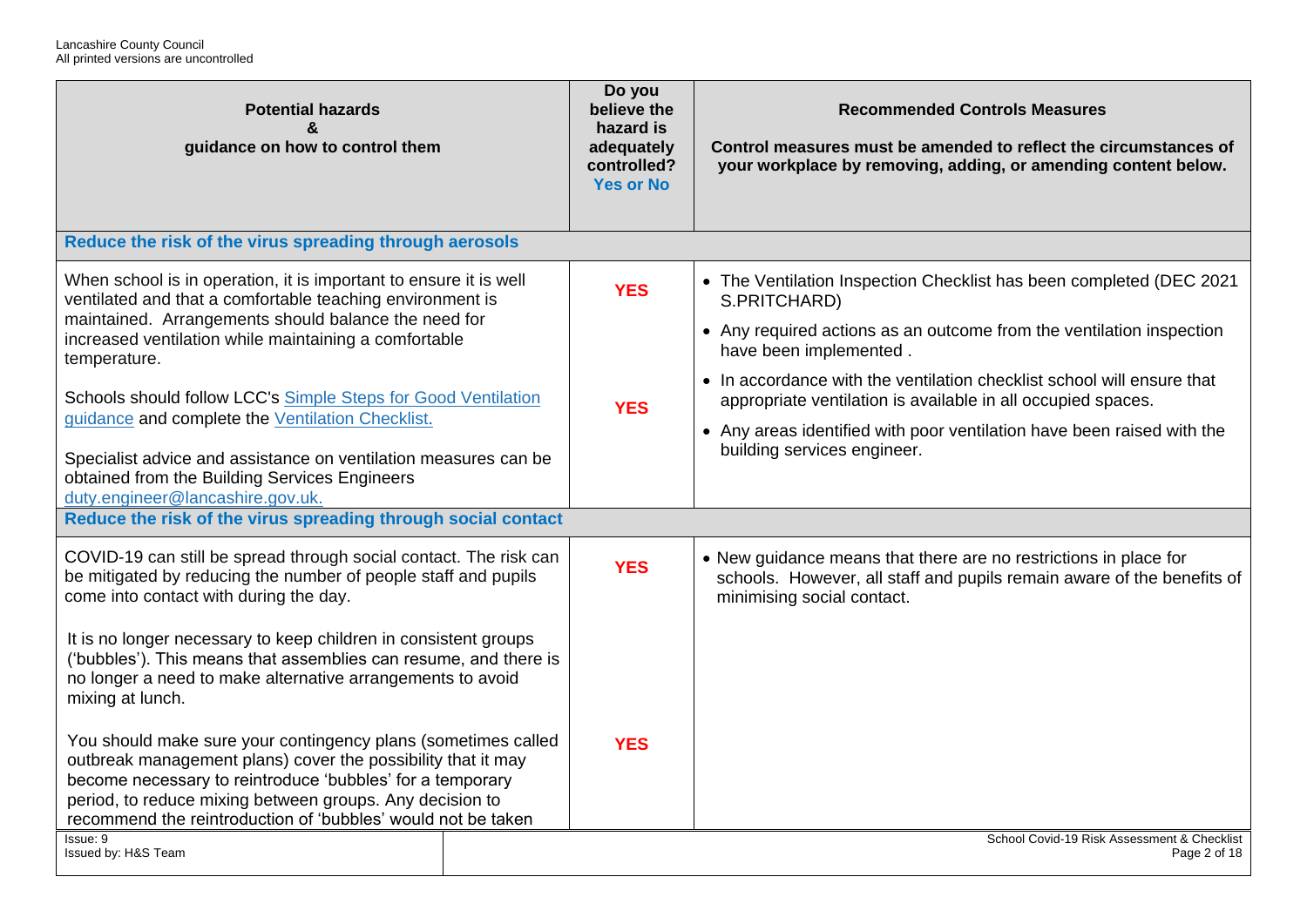| <b>Potential hazards</b><br>&<br>guidance on how to control them                                                                                                                                                                                                                                                                                                                                 | Do you<br>believe the<br>hazard is<br>adequately<br>controlled?<br><b>Yes or No</b> | <b>Recommended Controls Measures</b><br>Control measures must be amended to reflect the circumstances of<br>your workplace by removing, adding, or amending content below.                                                                                                                                                                                                                                                                                                                                                                                                                                                                                                                                                                                                                                                                                                                                                                                                                                                                                                                                                                                                                                                                                                                                                   |
|--------------------------------------------------------------------------------------------------------------------------------------------------------------------------------------------------------------------------------------------------------------------------------------------------------------------------------------------------------------------------------------------------|-------------------------------------------------------------------------------------|------------------------------------------------------------------------------------------------------------------------------------------------------------------------------------------------------------------------------------------------------------------------------------------------------------------------------------------------------------------------------------------------------------------------------------------------------------------------------------------------------------------------------------------------------------------------------------------------------------------------------------------------------------------------------------------------------------------------------------------------------------------------------------------------------------------------------------------------------------------------------------------------------------------------------------------------------------------------------------------------------------------------------------------------------------------------------------------------------------------------------------------------------------------------------------------------------------------------------------------------------------------------------------------------------------------------------|
| lightly and would need to take account of the detrimental impact<br>they can have on the delivery of education.                                                                                                                                                                                                                                                                                  |                                                                                     |                                                                                                                                                                                                                                                                                                                                                                                                                                                                                                                                                                                                                                                                                                                                                                                                                                                                                                                                                                                                                                                                                                                                                                                                                                                                                                                              |
| Maintain good hygiene throughout the day                                                                                                                                                                                                                                                                                                                                                         |                                                                                     |                                                                                                                                                                                                                                                                                                                                                                                                                                                                                                                                                                                                                                                                                                                                                                                                                                                                                                                                                                                                                                                                                                                                                                                                                                                                                                                              |
| Effective hand washing is one of the easiest ways to protect<br>yourself and others from illnesses such as Covid-19.<br>Washing your hands properly removes dirt, viruses and bacteria<br>and prevents them spreading to other people and objects which<br>in turn can spread illnesses such as Covid-19.<br>Public Health England provides best practice guidance on how to<br>wash your hands. | <b>YES</b>                                                                          | Staff, pupils and visitors are instructed to wash hands or use hand<br>$\bullet$<br>sanitiser regularly throughout the day particularly when they arrive<br>at school, when they return from breaks, when they change rooms,<br>before and after eating, after using the toilet, after touching shared<br>resources or after touching their face, blowing their nose, sneezing,<br>coughing.<br>Hand washing facilities are readily available. Where hand washing<br>facilities are not readily available, hand sanitiser stations have been<br>positioned to allow pupils and staff to clean their hands regularly.<br>Pupils are reminded how to catch coughs and sneezes if a tissue is<br>$\bullet$<br>not readily available ie. in the crook of the elbow rather than in the<br>hands.<br>Posters display good hand washing technique and government<br>guidelines on good respiratory hygiene.<br>Staff supporting others to evacuate are aware of the need to follow<br>hand washing or sanitising instructions.<br>First aiders will pay particular attention to sanitisation measures<br>immediately before and following the administration of first aid.<br>Staff who have assisted someone who has taken unwell with<br>COVID-19 symptoms are aware of the need to follow appropriate<br>handwashing guidelines. |
| Issue: 9<br>Issued by: H&S Team                                                                                                                                                                                                                                                                                                                                                                  |                                                                                     | School Covid-19 Risk Assessment & Checklist<br>Page 3 of 18                                                                                                                                                                                                                                                                                                                                                                                                                                                                                                                                                                                                                                                                                                                                                                                                                                                                                                                                                                                                                                                                                                                                                                                                                                                                  |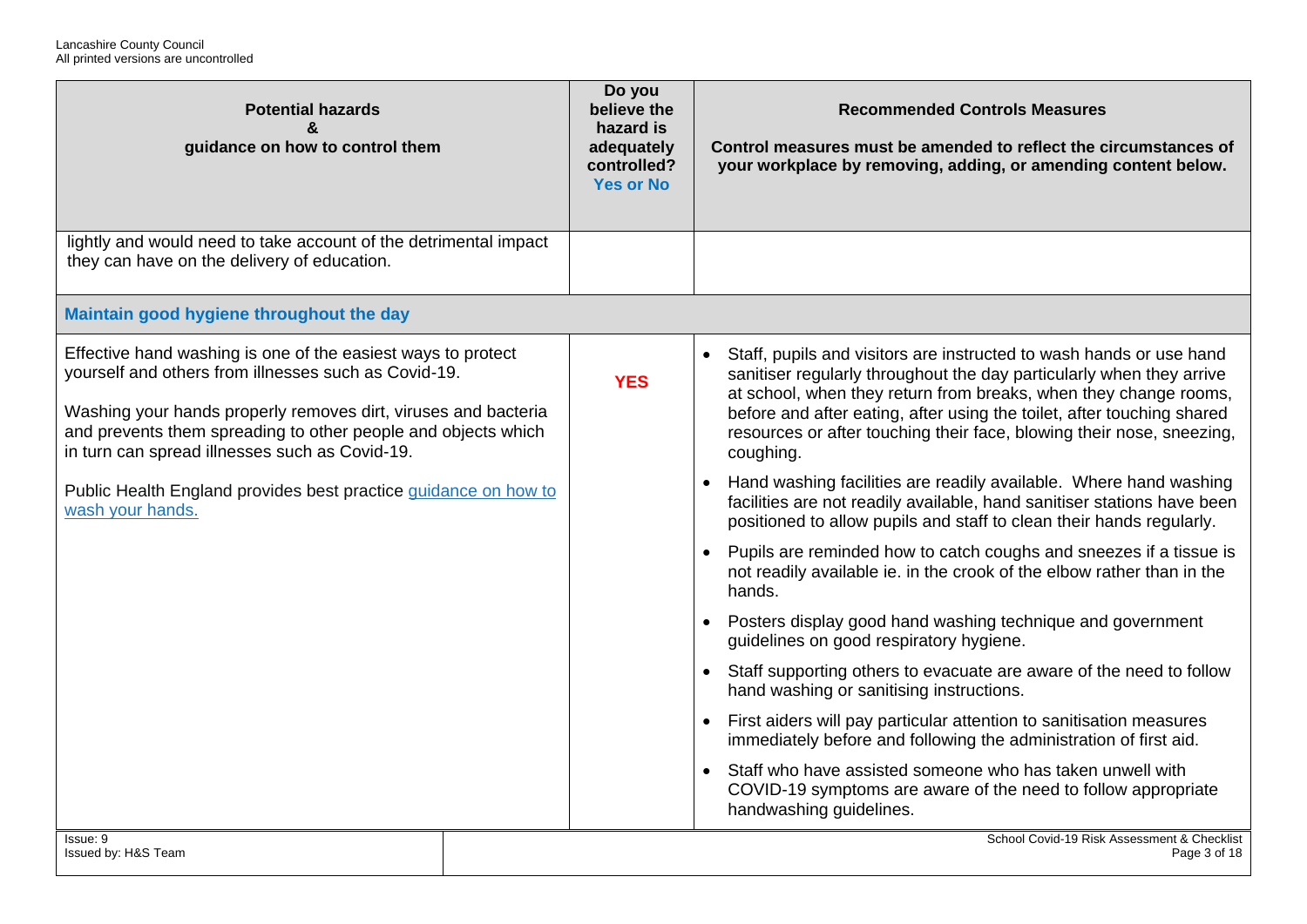| <b>Potential hazards</b><br>&<br>guidance on how to control them                                                                                                                                                                                                                                                                                                                                                                                                                                                                                                                                                                                                   | Do you<br>believe the<br>hazard is<br>adequately<br>controlled?<br><b>Yes or No</b> | <b>Recommended Controls Measures</b><br>Control measures must be amended to reflect the circumstances of<br>your workplace by removing, adding, or amending content below.                                                                                                                                                                                                                                                                                                                                                                                                                                                                                                                                                                                                                                                                                                                                                                                                                                                                                                                                                                                                                                                                                                                 |
|--------------------------------------------------------------------------------------------------------------------------------------------------------------------------------------------------------------------------------------------------------------------------------------------------------------------------------------------------------------------------------------------------------------------------------------------------------------------------------------------------------------------------------------------------------------------------------------------------------------------------------------------------------------------|-------------------------------------------------------------------------------------|--------------------------------------------------------------------------------------------------------------------------------------------------------------------------------------------------------------------------------------------------------------------------------------------------------------------------------------------------------------------------------------------------------------------------------------------------------------------------------------------------------------------------------------------------------------------------------------------------------------------------------------------------------------------------------------------------------------------------------------------------------------------------------------------------------------------------------------------------------------------------------------------------------------------------------------------------------------------------------------------------------------------------------------------------------------------------------------------------------------------------------------------------------------------------------------------------------------------------------------------------------------------------------------------|
|                                                                                                                                                                                                                                                                                                                                                                                                                                                                                                                                                                                                                                                                    |                                                                                     | Staff handling deliveries will observe good hand hygiene.                                                                                                                                                                                                                                                                                                                                                                                                                                                                                                                                                                                                                                                                                                                                                                                                                                                                                                                                                                                                                                                                                                                                                                                                                                  |
| Reduce the risk of the virus spreading through contact with contaminated surfaces                                                                                                                                                                                                                                                                                                                                                                                                                                                                                                                                                                                  |                                                                                     |                                                                                                                                                                                                                                                                                                                                                                                                                                                                                                                                                                                                                                                                                                                                                                                                                                                                                                                                                                                                                                                                                                                                                                                                                                                                                            |
| COVID-19 can still be spread through touching contaminated<br>surfaces.<br>An appropriate cleaning schedule must be in place and<br>maintained. This should include regular cleaning of areas and<br>equipment (for example, twice per day), with a particular focus on<br>frequently touched surfaces.<br>Where cleaning is required after a known or suspected case of<br>COVID-19, refer to the guidance on cleaning in non-healthcare<br>settings.<br>Provide extra non recycling bins for the disposal of single use<br>face coverings and PPE.<br>Refer to the guidance on how to dispose of personal or business<br>waste including face coverings and PPE. | <b>YES</b><br><b>YES</b>                                                            | • An enhanced cleaning schedule is in place. A documented cleaning<br>checklist identifies cleaning requirements and individual<br>responsibilities.<br>• Rooms/shared areas are cleaned regularly.<br>• Repeatedly touched objects such as railings/bannisters, door and<br>window handles, taps, desk/tabletops, computer equipment, MFDs,<br>telephones and toilet facilities are frequently cleaned.<br>• Classroom based resources that are shared such as books, play<br>equipment, toys, sports equipment, outdoor play equipment, art and<br>science equipment are cleaned regularly.<br>• Where equipment/machinery cannot be washed down regularly<br>alternative protective measures have been designed. (school to note<br>what these are).<br>• Staff and pupils are encouraged to have their pens and pencils to<br>avoid the need to share items that cannot be easily cleaned.<br>• Unnecessary sharing including the sharing of items that do not<br>contribute to a pupil's education or development is discouraged.<br>• Staff have been instructed on cleaning and sanitising requirements<br>including the use of chemicals and cleaning materials and<br>instructions on the use of PPE.<br>• Waste cleaning materials are disposed of in the usual way unless it is |
| Issue: 9<br>Issued by: H&S Team                                                                                                                                                                                                                                                                                                                                                                                                                                                                                                                                                                                                                                    |                                                                                     | confirmed or suspected that they are contaminated as a result of a<br>School Covid-19 Risk Assessment & Checklist<br>Page 4 of 18                                                                                                                                                                                                                                                                                                                                                                                                                                                                                                                                                                                                                                                                                                                                                                                                                                                                                                                                                                                                                                                                                                                                                          |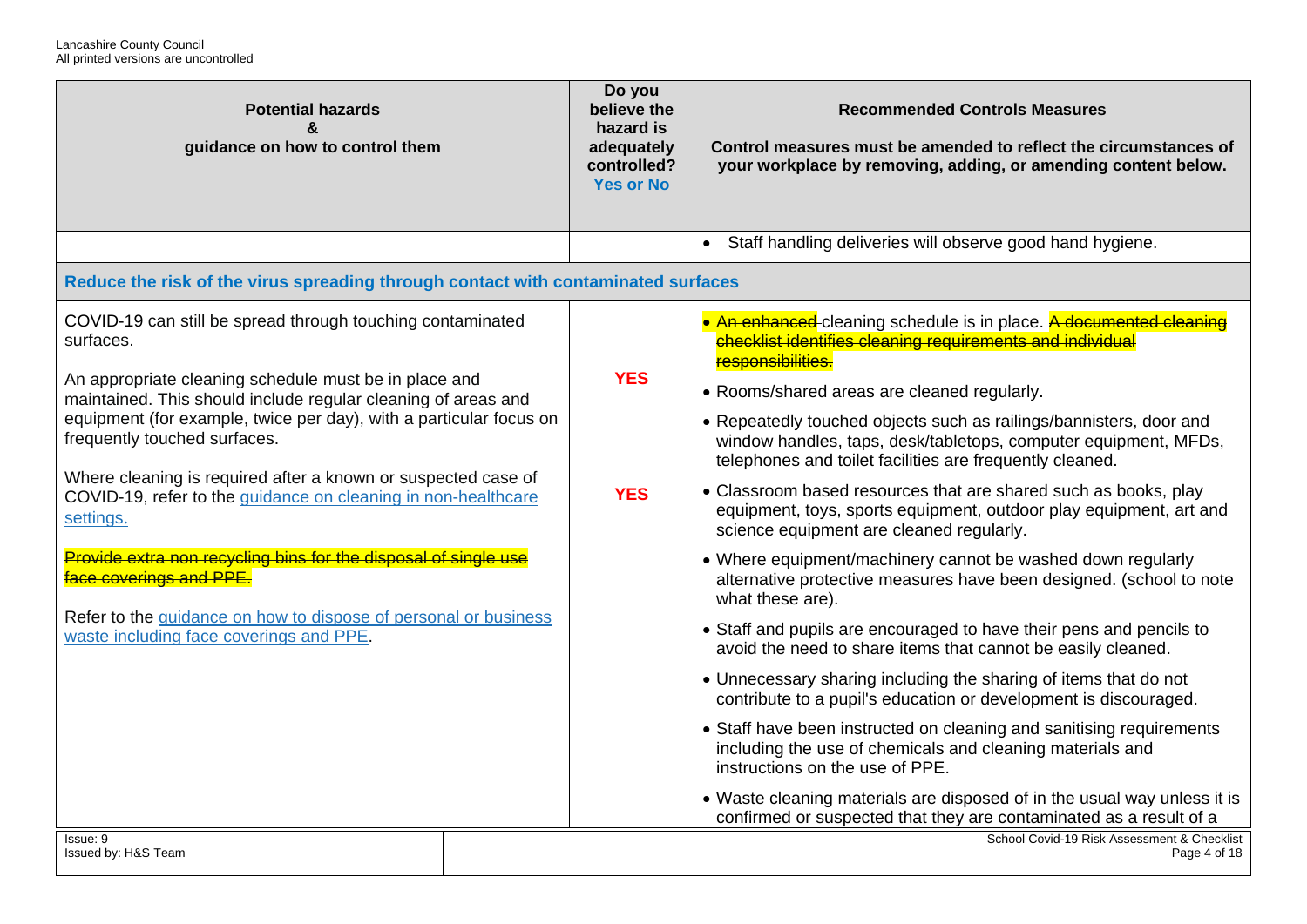| <b>Potential hazards</b><br>&<br>guidance on how to control them                                                                                                                                                                                                                 |  | Do you<br>believe the<br>hazard is<br>adequately<br>controlled?<br><b>Yes or No</b> | <b>Recommended Controls Measures</b><br>Control measures must be amended to reflect the circumstances of<br>your workplace by removing, adding, or amending content below.                                                 |
|----------------------------------------------------------------------------------------------------------------------------------------------------------------------------------------------------------------------------------------------------------------------------------|--|-------------------------------------------------------------------------------------|----------------------------------------------------------------------------------------------------------------------------------------------------------------------------------------------------------------------------|
|                                                                                                                                                                                                                                                                                  |  |                                                                                     | member of staff or pupil displaying symptoms. School follows the<br>procedures set out in the Government guidance Cleaning in Non-<br>Health Care Settings following a confirmed or suspected case of<br>COVID-19 on site. |
|                                                                                                                                                                                                                                                                                  |  |                                                                                     | • Contaminated or suspected contaminated waste is double bagged,<br>labelled and stored for 72 hours before being disposed of with<br>general waste.                                                                       |
|                                                                                                                                                                                                                                                                                  |  |                                                                                     | • Where it is not possible to store waste for 72 hours, arrangements<br>will be made for collection by the school's specialist clinical waste<br>contractor.                                                               |
| Personal protective equipment & face coverings                                                                                                                                                                                                                                   |  |                                                                                     |                                                                                                                                                                                                                            |
| Directors of public health will continue to advise individual<br>settings experiencing outbreaks on the need to introduce face<br>coverings in school. Any local introduction of face coverings will<br>be subject to routine review and removed at the earliest<br>opportunity. |  | <b>YES</b>                                                                          | • Staff who are already using PPE to protect against non-COVID-<br>19 risks, will continue to do so. Use of PPE has been determined by<br>an assessment of risks in the workplace.                                         |
|                                                                                                                                                                                                                                                                                  |  |                                                                                     | • First Aiders have read and follow the Government guidance for first<br>responders and the HSE Guidance on First Aid during the<br>coronavirus pandemic.                                                                  |
| Most staff in schools will not require PPE beyond what they<br>would normally need for their work. The guidance on the use<br>of PPE in education, childcare and children's social care<br>settings provides more information on the use of PPE for COVID-<br>19.                |  |                                                                                     | • When caring for someone with COVID-19 symptoms a face mask<br>should be worn if social distancing cannot be maintained and if<br>contact is necessary, gloves, an apron and a face mask should be<br>worn.               |
|                                                                                                                                                                                                                                                                                  |  |                                                                                     | • Additional PPE is made available in First Aid boxes and alongside<br>Defibrillators.                                                                                                                                     |
| Additional PPE for COVID-19 is only required in a very limited<br>number of scenarios:                                                                                                                                                                                           |  |                                                                                     | • Disposable gloves, an impermeable apron and a fluid resistant<br>surgical face mask are to be worn when delivering hands on first aid                                                                                    |
| Issue: 9<br>Issued by: H&S Team                                                                                                                                                                                                                                                  |  |                                                                                     | School Covid-19 Risk Assessment & Checklist<br>Page 5 of 18                                                                                                                                                                |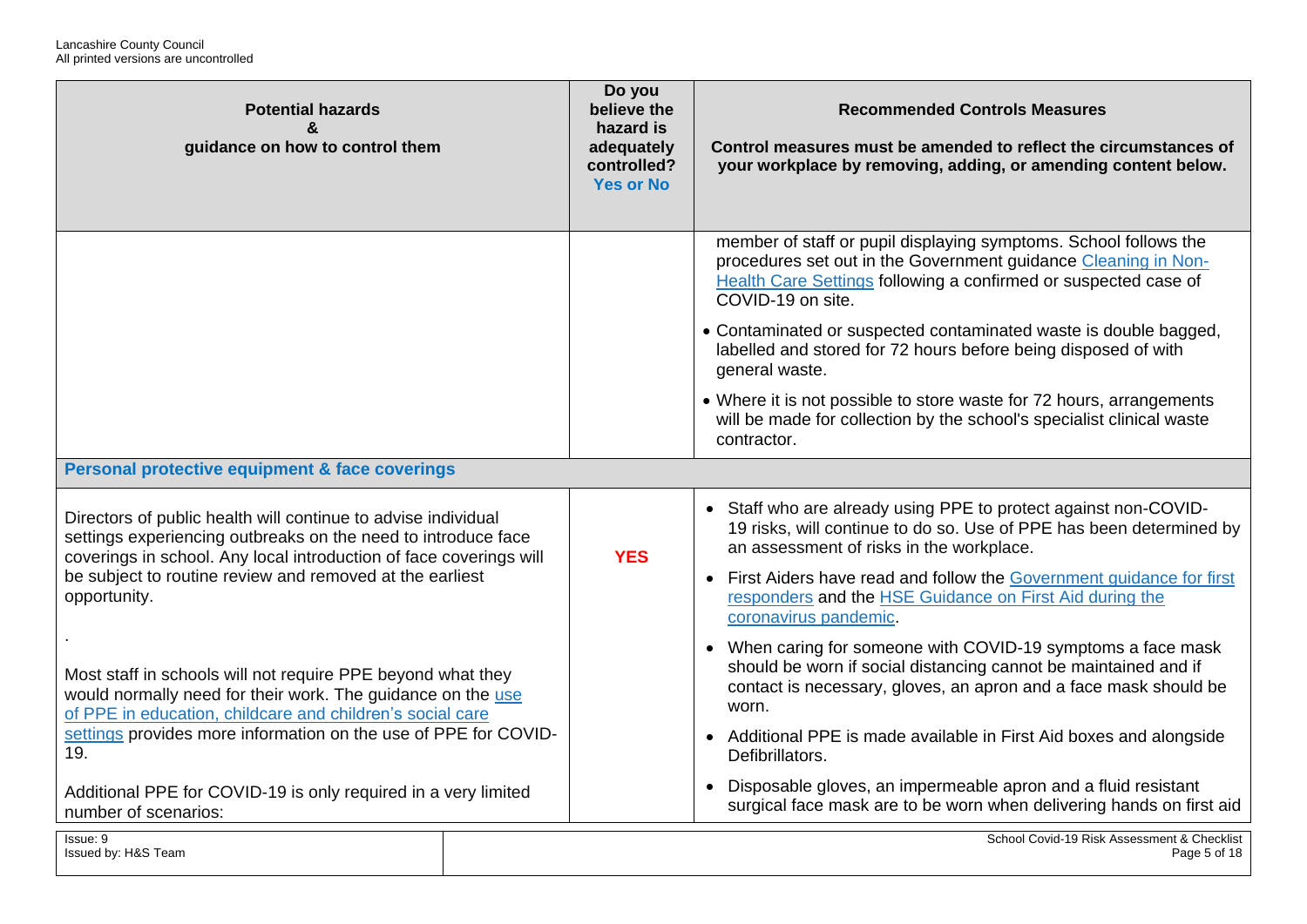| <b>Potential hazards</b><br>&<br>guidance on how to control them                                                                                                                                                                                                                                                                                                                                                                                                                                                                                                                                                                                                                                                                                                                                                                                                                                                                                                                                                                                                                                                                                                     | Do you<br>believe the<br>hazard is<br>adequately<br>controlled?<br><b>Yes or No</b> | <b>Recommended Controls Measures</b><br>Control measures must be amended to reflect the circumstances of<br>your workplace by removing, adding, or amending content below.                                                                                                                                                                                                                                                                                                                                                                                                                                                    |
|----------------------------------------------------------------------------------------------------------------------------------------------------------------------------------------------------------------------------------------------------------------------------------------------------------------------------------------------------------------------------------------------------------------------------------------------------------------------------------------------------------------------------------------------------------------------------------------------------------------------------------------------------------------------------------------------------------------------------------------------------------------------------------------------------------------------------------------------------------------------------------------------------------------------------------------------------------------------------------------------------------------------------------------------------------------------------------------------------------------------------------------------------------------------|-------------------------------------------------------------------------------------|-------------------------------------------------------------------------------------------------------------------------------------------------------------------------------------------------------------------------------------------------------------------------------------------------------------------------------------------------------------------------------------------------------------------------------------------------------------------------------------------------------------------------------------------------------------------------------------------------------------------------------|
| if an individual child, young person or student becomes ill with<br>COVID-19 symptoms and only then if close contact is<br>necessary<br>when performing aerosol generating procedures (AGPs)<br>No additional PPE should be necessary because staff are dealing<br>with non-symptomatic children in a non-healthcare setting,<br>therefore the risk of viral transmission is very low.<br><b>Delivering First Aid to pupils</b><br>Children and young people who require first aid should continue<br>to receive care in the same way. No additional PPE is needed<br>because of COVID-19 for anyone who does not have symptoms.<br>First Aiders should familiarise themselves with the Government<br>guidance for first responders and the HSE Guidance on First Aid<br>during the coronavirus pandemic.<br>The safe removal of PPE is a critical consideration to avoid self-<br>contamination. Staff should familiarise themselves with the<br>Government guidance on the use of personal protective<br>equipment.<br><b>Disposal of PPE</b><br>Disposal of used PPE and other waste should be in line<br>with cleaning non-healthcare settings outside the home. |                                                                                     | to adults where close contact cannot be avoided. If a risk<br>assessment indicates the likelihood of contamination by splashes,<br>droplets of blood or body fluids, disposable eye protection (such as<br>a face visor or goggles) will be worn.<br>• Staff are aware of the need to report insufficient levels of PPE to<br>their line manager.<br>• Disposable gloves and impermeable aprons must be worn when<br>cleaning areas that have been occupied by someone displaying<br>COVID-19 symptoms.<br>• Staff are aware of the arrangements for the safe use and disposal<br>of PPE including face masks/face coverings. |
| Settings such as special schools that generate clinical waste<br>should continue to follow their usual waste policies.<br>Issue: 9                                                                                                                                                                                                                                                                                                                                                                                                                                                                                                                                                                                                                                                                                                                                                                                                                                                                                                                                                                                                                                   |                                                                                     | School Covid-19 Risk Assessment & Checklist                                                                                                                                                                                                                                                                                                                                                                                                                                                                                                                                                                                   |
| Issued by: H&S Team                                                                                                                                                                                                                                                                                                                                                                                                                                                                                                                                                                                                                                                                                                                                                                                                                                                                                                                                                                                                                                                                                                                                                  |                                                                                     | Page 6 of 18                                                                                                                                                                                                                                                                                                                                                                                                                                                                                                                                                                                                                  |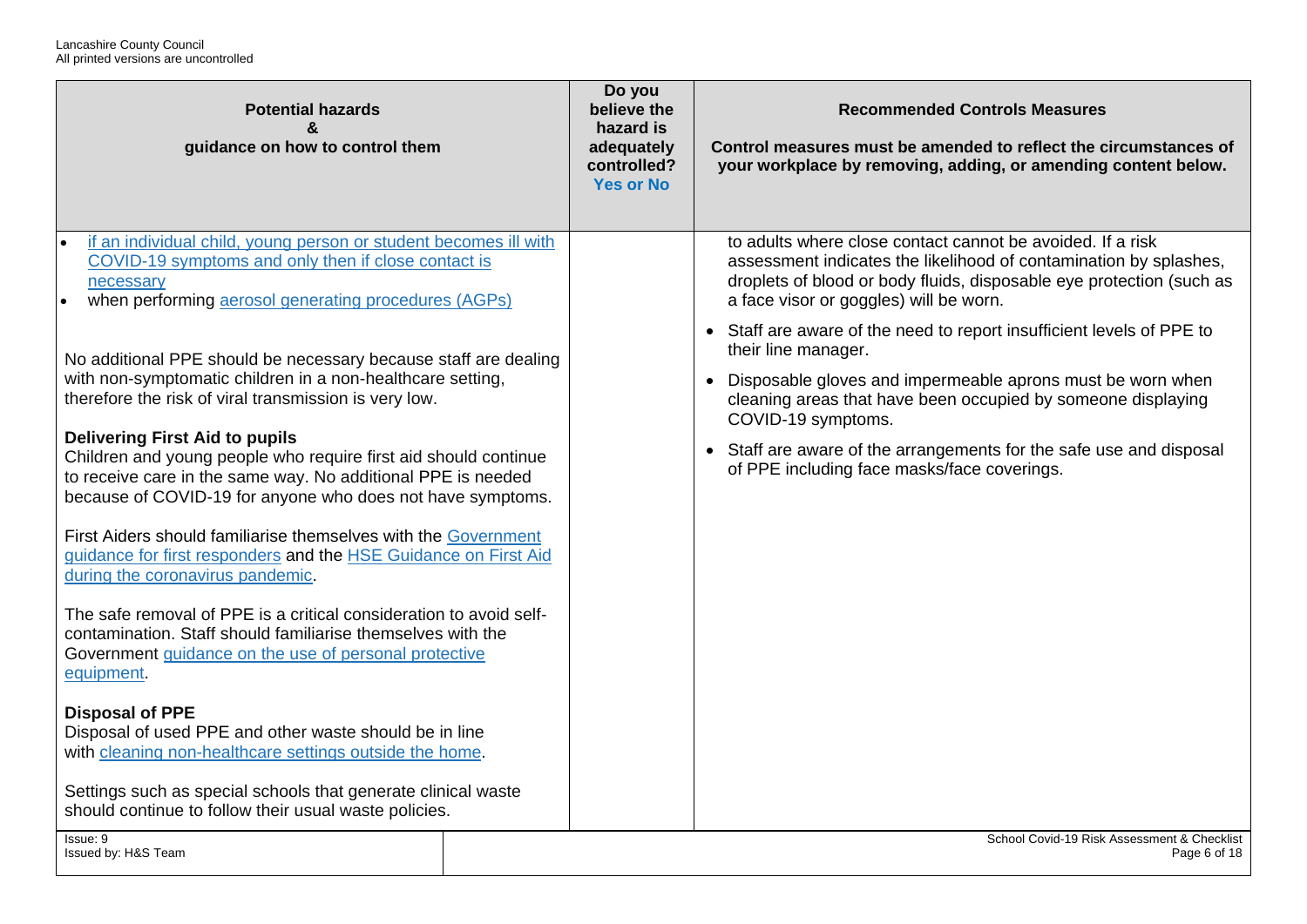| <b>Potential hazards</b><br>guidance on how to control them                                                                                                                                                                                                                                                                                                                                                                                                                                                                                                                                                                                                                                                                                                           | Do you<br>believe the<br>hazard is<br>adequately<br>controlled?<br><b>Yes or No</b> | <b>Recommended Controls Measures</b><br>Control measures must be amended to reflect the circumstances of<br>your workplace by removing, adding, or amending content below.                                                                                                                                                                                                                                                                                                                                                                                                                                                                                                                                                                                                                                       |
|-----------------------------------------------------------------------------------------------------------------------------------------------------------------------------------------------------------------------------------------------------------------------------------------------------------------------------------------------------------------------------------------------------------------------------------------------------------------------------------------------------------------------------------------------------------------------------------------------------------------------------------------------------------------------------------------------------------------------------------------------------------------------|-------------------------------------------------------------------------------------|------------------------------------------------------------------------------------------------------------------------------------------------------------------------------------------------------------------------------------------------------------------------------------------------------------------------------------------------------------------------------------------------------------------------------------------------------------------------------------------------------------------------------------------------------------------------------------------------------------------------------------------------------------------------------------------------------------------------------------------------------------------------------------------------------------------|
| Protect people at higher risk of infection                                                                                                                                                                                                                                                                                                                                                                                                                                                                                                                                                                                                                                                                                                                            |                                                                                     |                                                                                                                                                                                                                                                                                                                                                                                                                                                                                                                                                                                                                                                                                                                                                                                                                  |
| There are some groups who are still considered to be at higher<br>risk of severe illness from coronavirus. See guidance: people at<br>higher risk from COVID-19, protecting people previously<br>considered clinically extremely vulnerable from COVID-19, HSE<br>guidance protect vulnerable workers during COVID-19 and<br>Government Guidance, Coronavirus (COVID-19): advice for<br>pregnant employees.<br>On-site provision should in all cases be retained for vulnerable<br>children and young people and the children of critical workers. If<br>settings must temporarily stop on-site provision on public health<br>advice, they should discuss alternative arrangements for<br>vulnerable children and young people with the Lancashire County<br>Council. | <b>YES</b>                                                                          | The school works closely with parents of children previously<br>$\bullet$<br>considered extremely clinically vulnerable to support a return to<br>school, carrying out an individual risk assessment as necessary.<br>An individual risk assessment has been completed for any staff<br>$\bullet$<br>member who has significant risk factors or who is experiencing<br>mental health issues due to COVID-19.-THESE NEED UPDATING<br>A new & expectant mother risk assessment and individual COVID-<br>19 risk assessment has been completed for all pregnant staff.<br>With the permission of the relevant staff member, staff are made<br>$\bullet$<br>aware of those workers previously considered clinically extremely<br>vulnerable so that they can take extra precautions around<br>them. THIS NEEDS DOING |
| Further information is available in the guidance on supporting<br>pupils at school with medical conditions.<br>Extra consideration needs to be given to workers facing mental<br>and physical health difficulties. Those previously considered<br>clinically extremely vulnerable are no longer advised to shield but<br>must continue to be supported by discussing with them their<br>individual needs and supporting them in taking any additional<br>precautions advised by their clinical specialist.<br>Please refer to Government Guidance, Coronavirus (COVID-19):<br>advice for pregnant employees.                                                                                                                                                          | <b>YES</b>                                                                          |                                                                                                                                                                                                                                                                                                                                                                                                                                                                                                                                                                                                                                                                                                                                                                                                                  |

| Issue: 9            | School Covid-19 Risk Assessment & Checklist |
|---------------------|---------------------------------------------|
| Issued by: H&S Team | Page 7 of 18                                |
|                     |                                             |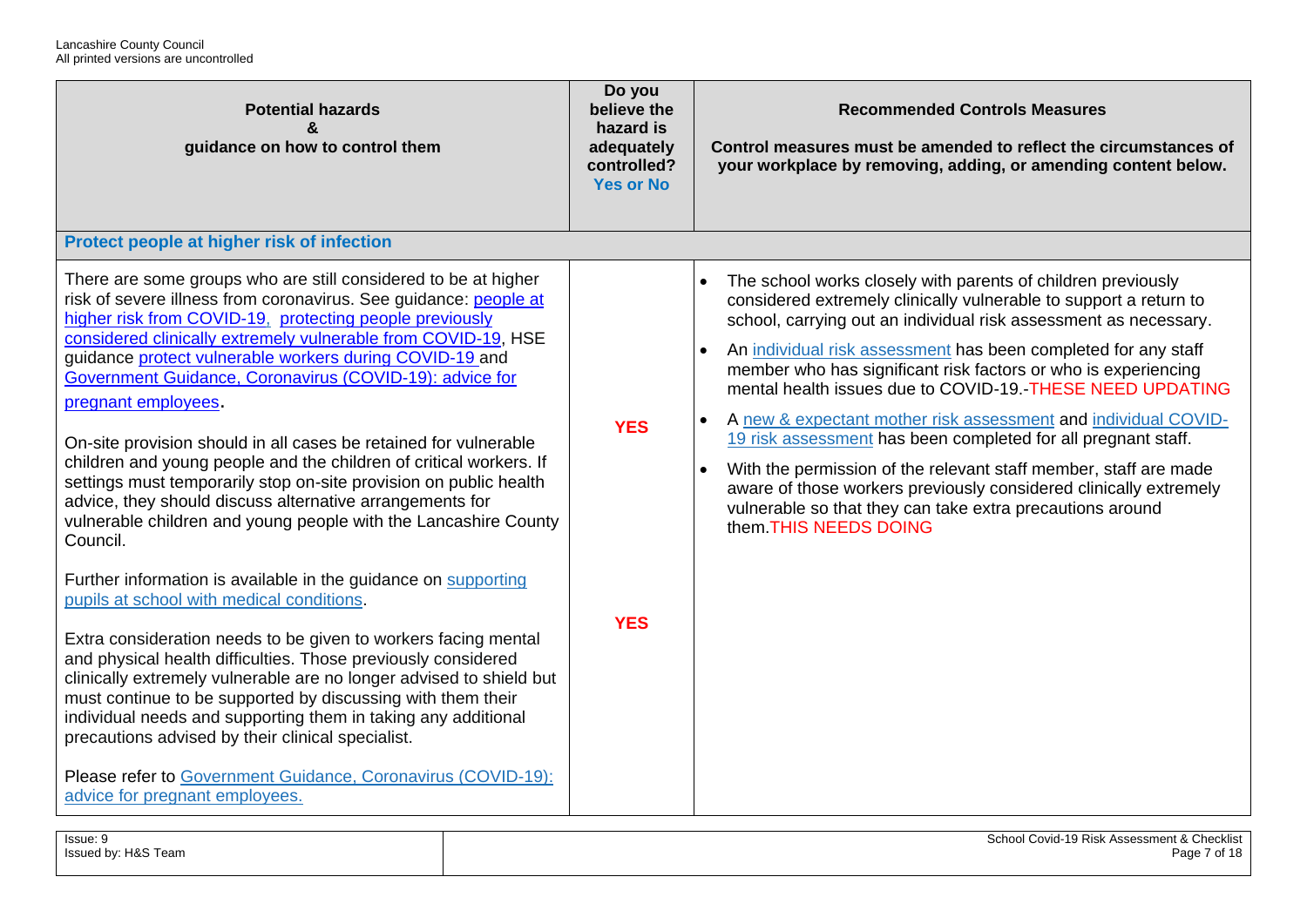| <b>Potential hazards</b><br>guidance on how to control them                                                                                                                                                                                                                                                                      | Do you<br>believe the<br>hazard is<br>adequately<br>controlled?<br><b>Yes or No</b> | <b>Recommended Controls Measures</b><br>Control measures must be amended to reflect the circumstances of<br>your workplace by removing, adding, or amending content below.                                                                                                                           |
|----------------------------------------------------------------------------------------------------------------------------------------------------------------------------------------------------------------------------------------------------------------------------------------------------------------------------------|-------------------------------------------------------------------------------------|------------------------------------------------------------------------------------------------------------------------------------------------------------------------------------------------------------------------------------------------------------------------------------------------------|
| required to do so                                                                                                                                                                                                                                                                                                                |                                                                                     | Reduce the spread of COVID-19 by ensuring people stay at home if they are unwell or tested positive for COVID-19 isolate when they are legally                                                                                                                                                       |
| Staff and pupils are encouraged to follow safer behaviours<br>including;<br>staying at home if they are unwell<br>$\bullet$                                                                                                                                                                                                      | <b>YES</b>                                                                          | • Staff and pupils who feel unwell will be encouraged to stay at home<br>and to take a test if they have COVID-19 symptoms.                                                                                                                                                                          |
| taking a test if they have COVID-19 symptoms and<br>staying at home and avoiding contact with other people if<br>they test positive.                                                                                                                                                                                             |                                                                                     | Staff and pupils who test positive will be advised to stay at home<br>and avoid contact with other people. After 5 days, they may choose<br>to take a Lateral Flow Device (LFD) followed by another the next<br>day - if both are negative, and they do not have a temperature, they                 |
| Staff and pupils who test positive will continue to be advised to<br>stay at home and avoid contact with other people. After 5 days,<br>they may choose to take a Lateral Flow Device (LFD) followed by<br>another the next day - if both are negative, and they do not have<br>a temperature, they can safely return to school. | <b>YES</b>                                                                          | will be permitted to return to school.<br>School will follow the guidance in the latest PHE (Lancashire)<br>Schools Resource Pack which provides advice on managing<br>positive cases and who to contact for help.                                                                                   |
| Close contacts will be identified via NHS Test and Trace and<br>education settings will no longer be expected to undertake<br>contact tracing. Managers and employees should refer to the                                                                                                                                        |                                                                                     | Staff and pupils are required to stay at home if they have COVID-19<br>symptoms and to seek a confirmation PCR test.                                                                                                                                                                                 |
| government guidance NHS Test and Trace in the workplace.<br>An individual is legally required to self-isolate if they<br>have tested positive for COVID-19<br>have COVID-19 symptoms<br>live in a household with someone who has symptoms,                                                                                       |                                                                                     | If anyone in school develops COVID-19 symptoms, however mild,<br>they will be sent home and advised to take a PCR test. Any staff<br>displaying symptoms will be mindful not to come into contact with<br>other staff. Any rooms they have used will be cleaned after they<br>have left.             |
| unless they're exempt from self-isolation<br>have been told to self-isolate by NHS Test and Trae<br>Close contacts without symptoms are exempt from self-isolation<br>if:                                                                                                                                                        |                                                                                     | If a pupil is awaiting collection, they will be left in a room on their<br>own if possible and safe to do so. A window will be opened for fresh<br>air ventilation. Appropriate PPE will be used if close contact is<br>necessary. Any rooms they have used will be cleaned after they<br>have left. |
| they are fully vaccinated<br>Issue: 9<br>Issued by: H&S Team                                                                                                                                                                                                                                                                     |                                                                                     | School Covid-19 Risk Assessment & Checklist<br>Page 8 of 18                                                                                                                                                                                                                                          |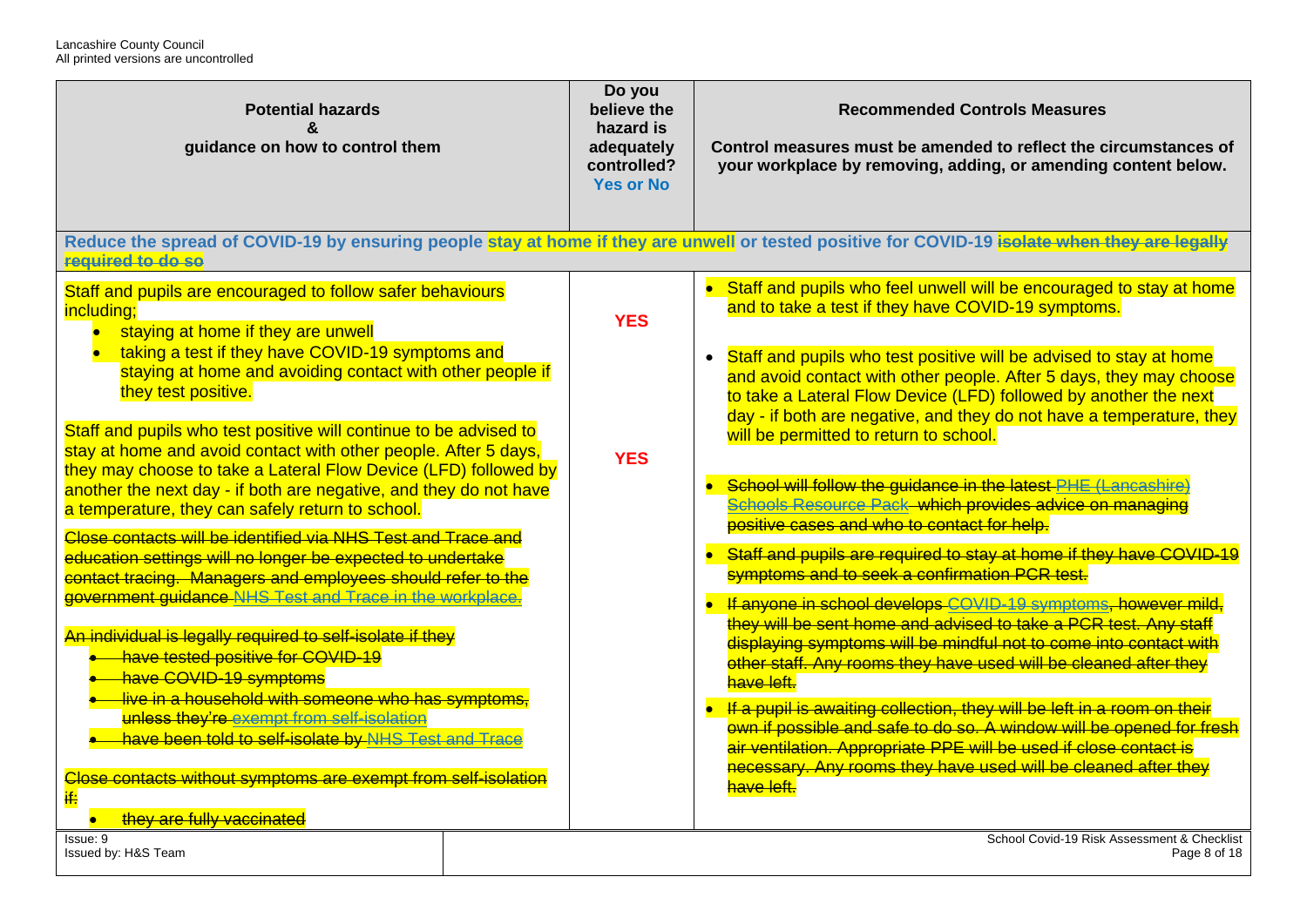| <b>Potential hazards</b><br>$\boldsymbol{\kappa}$<br>guidance on how to control them                                                                                                                                                                                                                                                                                                                                                                                                                                                                                                                                                                                                                                                                                                                                                                                                    | Do you<br>believe the<br>hazard is<br>adequately<br>controlled?<br><b>Yes or No</b> | <b>Recommended Controls Measures</b><br>Control measures must be amended to reflect the circumstances of<br>your workplace by removing, adding, or amending content below.                                                                                                                                                                                                                                                                                                                                                                                                                                                                                                                                                      |  |
|-----------------------------------------------------------------------------------------------------------------------------------------------------------------------------------------------------------------------------------------------------------------------------------------------------------------------------------------------------------------------------------------------------------------------------------------------------------------------------------------------------------------------------------------------------------------------------------------------------------------------------------------------------------------------------------------------------------------------------------------------------------------------------------------------------------------------------------------------------------------------------------------|-------------------------------------------------------------------------------------|---------------------------------------------------------------------------------------------------------------------------------------------------------------------------------------------------------------------------------------------------------------------------------------------------------------------------------------------------------------------------------------------------------------------------------------------------------------------------------------------------------------------------------------------------------------------------------------------------------------------------------------------------------------------------------------------------------------------------------|--|
| aged under 18 and 6 months<br>they are taking part in a vaccine trial<br>are not vaccinated for medical reasons<br>Instead, they will be advised to take an LFD test every day for 7<br>days. Anyone who's LFD test comes back positive should isolate<br>and take a confirmatory PCR test to verify the result.<br>Children under 5 years are exempt from self-isolation and do not<br>need to take part in daily testing of close contacts.<br>The 10-day self-isolation period for people who record a positive<br>LFD/PCR test result for COVID-19 has been reduced to 5 days<br>when they get a negative LFD result on day 5 & 6 of their<br>isolation period and they do not have a high temperature.<br>Refer to the latest government guidance Stay at home: guidance<br>for households with possible or confirmed coronavirus (Covid-19)<br>infection for further information. |                                                                                     | Staff and pupils with a positive PCR result will be required to self-<br>isolate for 10 days and will be supported to do so. Individuals who<br>have tested negative on day 5 & 6 of their self-isolation period and<br>do not have a temperature will be permitted to end their isolation<br>and return to school on day 6.<br>Staff and pupils (aged 6 and over) identified as a close contact by<br>NHS Test & Trace will be advised to take an LFD test every day for<br>7 days.<br>Staff and pupils with a positive LFD test are required to isolate but<br>are not required to take a confirmatory PCR test.<br>Customers, visitors and contractors are instructed not to attend site<br>if they are displaying symptoms. |  |
| <b>Asymptomatic testing</b>                                                                                                                                                                                                                                                                                                                                                                                                                                                                                                                                                                                                                                                                                                                                                                                                                                                             |                                                                                     |                                                                                                                                                                                                                                                                                                                                                                                                                                                                                                                                                                                                                                                                                                                                 |  |
| Staff in all education and childcare settings, should take one self-<br>test at home either the evening or morning before they return<br>after the school break, then continue to test twice weekly at<br>home.                                                                                                                                                                                                                                                                                                                                                                                                                                                                                                                                                                                                                                                                         | <b>YES</b>                                                                          | <b>UPDATE STAFF ON ASYMPTOMATIC TESTING</b><br>Staff are required to undertake twice weekly home LFD tests.<br>Staff are advised to take an LFD test at home the evening or<br>$\bullet$<br>morning before they return to school after the school break.                                                                                                                                                                                                                                                                                                                                                                                                                                                                        |  |

| Issue: 9            | School Covid-19 Risk Assessment & Checklist |
|---------------------|---------------------------------------------|
| Issued by: H&S Team |                                             |
|                     |                                             |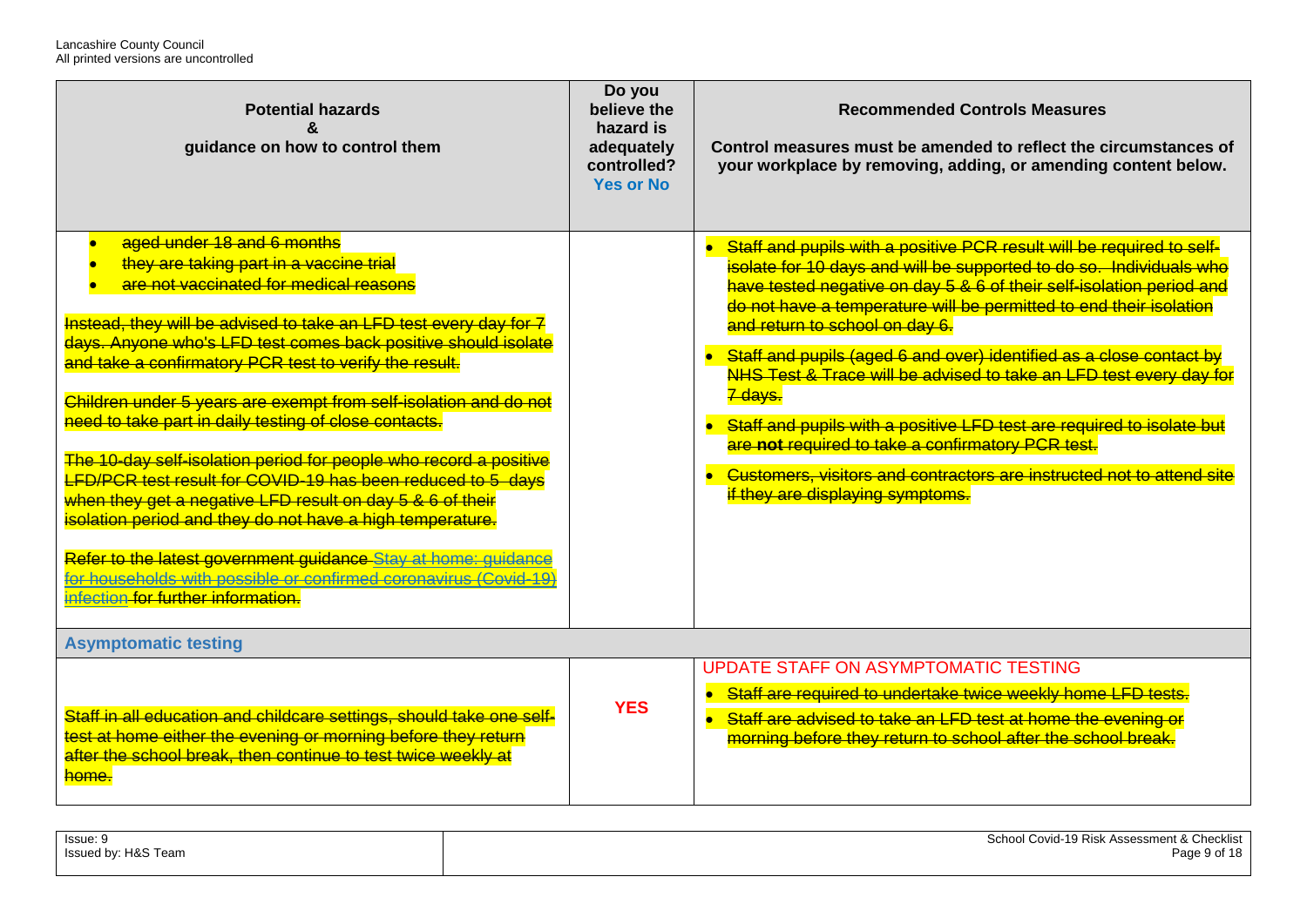| <b>Potential hazards</b><br>&<br>guidance on how to control them                                                                                                                                                                                                                                 | Do you<br>believe the<br>hazard is<br>adequately<br>controlled?<br><b>Yes or No</b> | <b>Recommended Controls Measures</b><br>Control measures must be amended to reflect the circumstances of<br>your workplace by removing, adding, or amending content below. |
|--------------------------------------------------------------------------------------------------------------------------------------------------------------------------------------------------------------------------------------------------------------------------------------------------|-------------------------------------------------------------------------------------|----------------------------------------------------------------------------------------------------------------------------------------------------------------------------|
| Staff should undertake twice weekly home tests whenever they<br>are on site. Testing remains voluntary but is strongly encouraged.                                                                                                                                                               |                                                                                     |                                                                                                                                                                            |
| Confirmatory PCR testing following a positive LFD result has<br>been temporarily suspended from 11 January 2022. This means<br>that staff and pupils who have had a positive LFD result and who<br>are not displaying any symptoms, will no longer be advised to get<br>a confirmatory PCR test. |                                                                                     |                                                                                                                                                                            |
| If you have previously received a positive COVID-19 test result.<br>you are advised not to take another PCR test within 90 days of<br>this result unless you develop any new main symptoms of<br><b>COVID-19</b> , or if you are required to take a PCR test upon entry<br>into the UK.          |                                                                                     |                                                                                                                                                                            |
| If you have a positive PCR test result within 90 days of a previous<br>positive test result this may indicate a new infection so you must<br>stay at home, self-isolate and follow the steps in this guidance<br>again.                                                                          |                                                                                     |                                                                                                                                                                            |
| Additional information on PCR test kits for schools and further<br>education providers is available.                                                                                                                                                                                             |                                                                                     |                                                                                                                                                                            |
| The government sharing platform provides information and<br>quidance for schools on testing arrangements.                                                                                                                                                                                        |                                                                                     |                                                                                                                                                                            |
| Reduce the risk of transmission through vaccination                                                                                                                                                                                                                                              |                                                                                     |                                                                                                                                                                            |

| Issue: 9            | School Covid-19 Risk Assessment & Checklist |
|---------------------|---------------------------------------------|
| Issued by: H&S Team | Page 10 of $1^\circ$                        |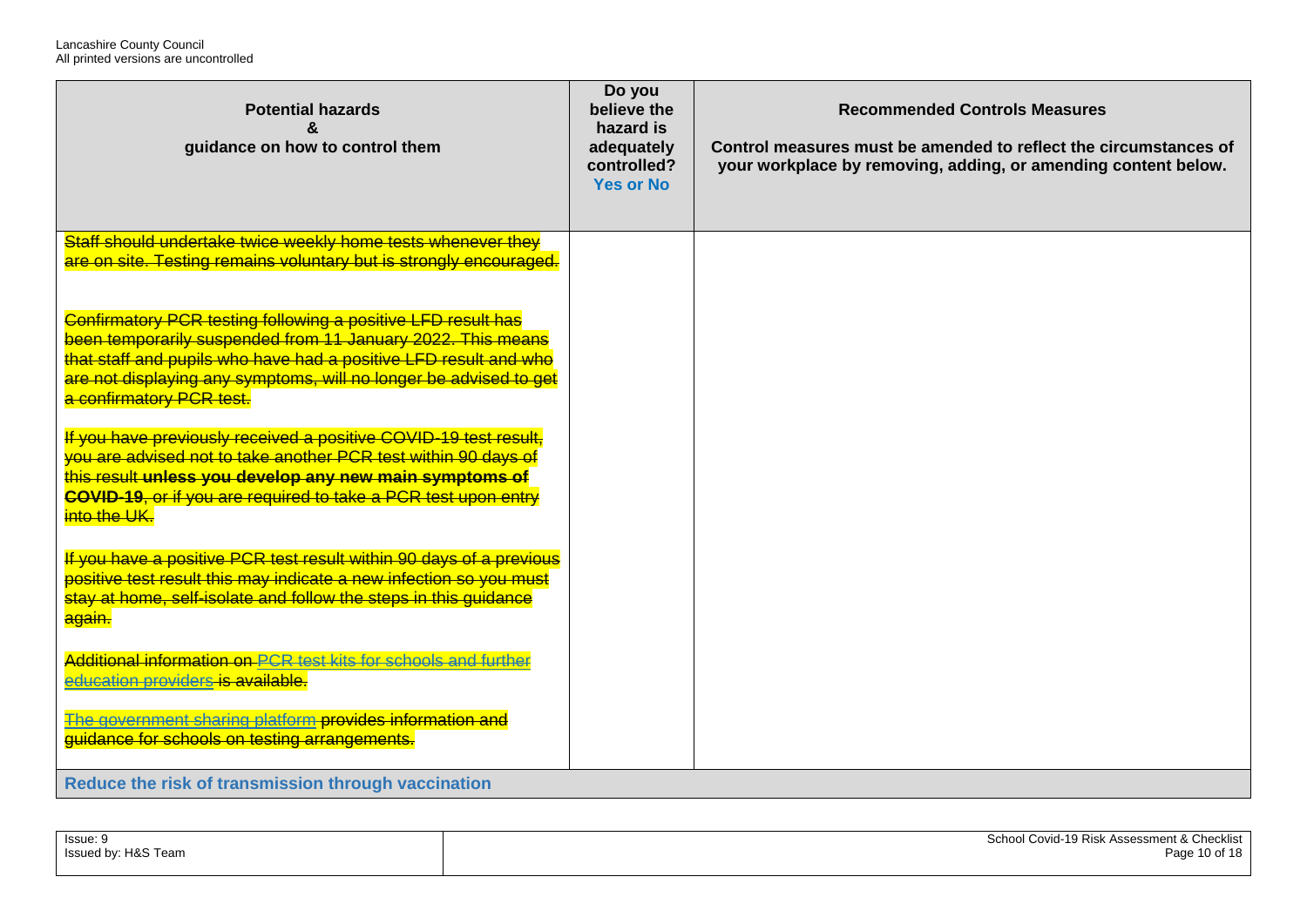| <b>Potential hazards</b><br>&<br>guidance on how to control them                                                                                                                                                                                                                                                                             | Do you<br>believe the<br>hazard is<br>adequately<br>controlled?<br><b>Yes or No</b> | <b>Recommended Controls Measures</b><br>Control measures must be amended to reflect the circumstances of<br>your workplace by removing, adding, or amending content below.                                                                                                                                                                                                            |
|----------------------------------------------------------------------------------------------------------------------------------------------------------------------------------------------------------------------------------------------------------------------------------------------------------------------------------------------|-------------------------------------------------------------------------------------|---------------------------------------------------------------------------------------------------------------------------------------------------------------------------------------------------------------------------------------------------------------------------------------------------------------------------------------------------------------------------------------|
| Vaccines are the best defence against COVID-19. They help<br>protect young people and adults, and benefit those around them.<br>Vaccination makes people less likely to catch the virus and less<br>likely to pass it on.<br>To book a vaccination, please visit: Book or manage a<br>coronavirus (COVID-19) vaccination - NHS (www.nhs.uk). | <b>YES</b>                                                                          | All eligible staff are encouraged to take up the offer of the vaccine,<br>including boosters. NEED TO DO THIS                                                                                                                                                                                                                                                                         |
| Reduce the risk for visitors and contractors                                                                                                                                                                                                                                                                                                 |                                                                                     |                                                                                                                                                                                                                                                                                                                                                                                       |
| Provide clear guidance on how to reduce the risk of spreading<br>COVID-19 to people when they arrive.<br>Coordinate and cooperate with other occupiers, where the site<br>and facilities are shared including landlords and other tenants.                                                                                                   | <b>YES</b>                                                                          | Site guidance on minimising social contact and hygiene will be<br>$\bullet$<br>explained to visitors, parents/carers and contractors on or before<br>arrival. Site rules are prominently displayed at all access points,<br>including sanitising, handwashing, limiting close contact, not<br>entering if symptomatic etc. CREATE A NEW CHECKLIST OF<br><b>QUESTIONS FOR VISITORS</b> |
| <b>Reduce the spread of COVID-19 during Educational Visits</b>                                                                                                                                                                                                                                                                               |                                                                                     |                                                                                                                                                                                                                                                                                                                                                                                       |
| You should undertake full and thorough risk assessments in<br>relation to all educational visits and ensure that any public health<br>advice, such as hygiene and ventilation requirements, is included<br>as part of that risk assessment.<br>Risk assessments should consider contingency arrangements for                                 | <b>YES</b>                                                                          | • A full and thorough risk assessment will be completed taking<br>account of any public health advice, such as hygiene and ventilation<br>requirements. The risk assessment will be approved depending on<br>the visit type, either by the school/nursery or LCCs Educational<br>Visits Team via Evolve prior to the visit taking place.                                              |
| a number of possibilities including a participant developing<br>COVID-19 symptoms during the visit or a member of staff having<br>to self-isolate and developing COVID-19 symptoms before a visit<br>and being unable to attend.                                                                                                             | <b>YES</b>                                                                          | Risk assessments will consider contingency arrangements for a<br>$\bullet$<br>number of possibilities including staff having to self-isolate or<br>participants developing COVID symptoms whilst on the visit or a                                                                                                                                                                    |
| Issue: 9<br>Issued by: H&S Team                                                                                                                                                                                                                                                                                                              |                                                                                     | School Covid-19 Risk Assessment & Checklist<br>Page 11 of 18                                                                                                                                                                                                                                                                                                                          |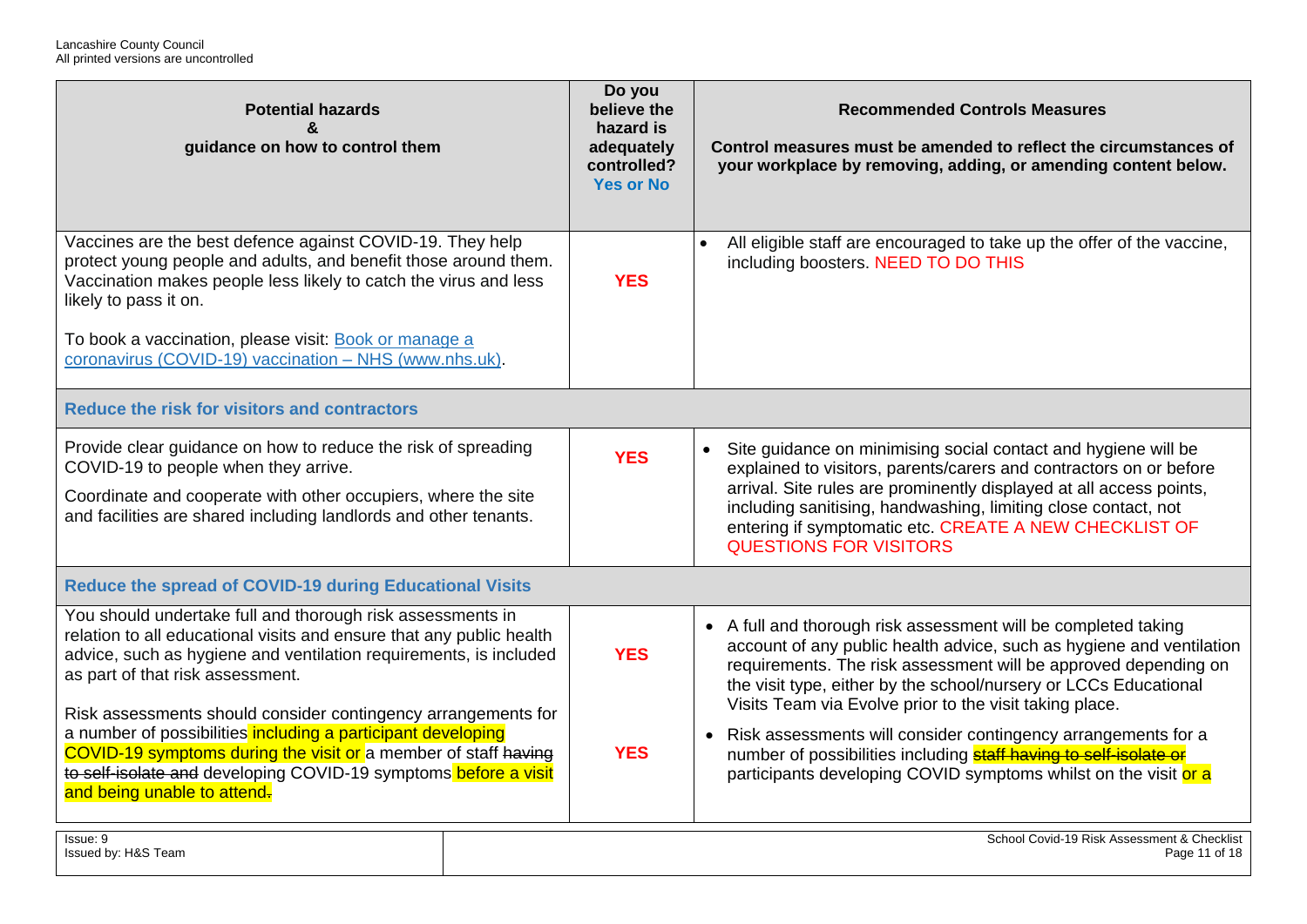| <b>Potential hazards</b><br>&<br>guidance on how to control them                                                                                                                                                | Do you<br>believe the<br>hazard is<br>adequately<br>controlled?<br><b>Yes or No</b> | <b>Recommended Controls Measures</b><br>Control measures must be amended to reflect the circumstances of<br>your workplace by removing, adding, or amending content below.                                                                                                                                                                                                                                                                       |  |
|-----------------------------------------------------------------------------------------------------------------------------------------------------------------------------------------------------------------|-------------------------------------------------------------------------------------|--------------------------------------------------------------------------------------------------------------------------------------------------------------------------------------------------------------------------------------------------------------------------------------------------------------------------------------------------------------------------------------------------------------------------------------------------|--|
| General guidance about educational visits is available and is<br>supported by specialist advice from the Outdoor Education<br><b>Advisory Panel (OEAP).</b>                                                     |                                                                                     | member of staff developing COVID-19 symptoms before a visit and<br>being unable to attend<br>• The school will liaise with the venue/activity provider as part of the<br>risk assessment process to ensure it has made its own assessment<br>of the risk of COVID-19 and implemented suitable controls<br>measures to prevent infection. Preliminary visits to the venue will<br>be carried out if deemed necessary to check measures are place. |  |
| Keep pupils and staff safe when travelling                                                                                                                                                                      |                                                                                     |                                                                                                                                                                                                                                                                                                                                                                                                                                                  |  |
| Up to date guidance on COVID-19 and school travel is available<br>from the School Transport team.                                                                                                               | <b>YES</b>                                                                          | • The control measures for dedicated transport have been aligned as<br>far as possible with the principles underpinning the system of<br>controls set out in school including ventilation, cleaning and<br>hygiene.<br>• When travelling on public or dedicated transport pupils, staff and<br>parents are required encouraged to wear a face covering.<br><b>GUIDANCE FOR PARENTS-</b>                                                          |  |
|                                                                                                                                                                                                                 |                                                                                     | <b>GUIDANCE FOR STAFF SCHOOL VISITS</b>                                                                                                                                                                                                                                                                                                                                                                                                          |  |
| Managing a COVID-19 outbreak in school                                                                                                                                                                          |                                                                                     |                                                                                                                                                                                                                                                                                                                                                                                                                                                  |  |
| Please refer to PHE North West Schools Resource Pack for<br>advice on managing COVID-19 cases and outbreaks<br>For support on outbreak management please contact;<br>COVID19-HealthProtection@lancashire.gov.uk | <b>YES</b>                                                                          | • An outbreak management plan is in place outlining how the school<br>will operate if there is an outbreak in the school or local area.<br>• Support is obtained as required from relevant teams including<br>Lancashire Public Health Education Outbreak Management team.                                                                                                                                                                       |  |
|                                                                                                                                                                                                                 |                                                                                     |                                                                                                                                                                                                                                                                                                                                                                                                                                                  |  |

| Issue: 9            | School Covid-19 Risk Assessment & Checklist |
|---------------------|---------------------------------------------|
| Issued by: H&S Team | Page 12 of 18                               |
|                     |                                             |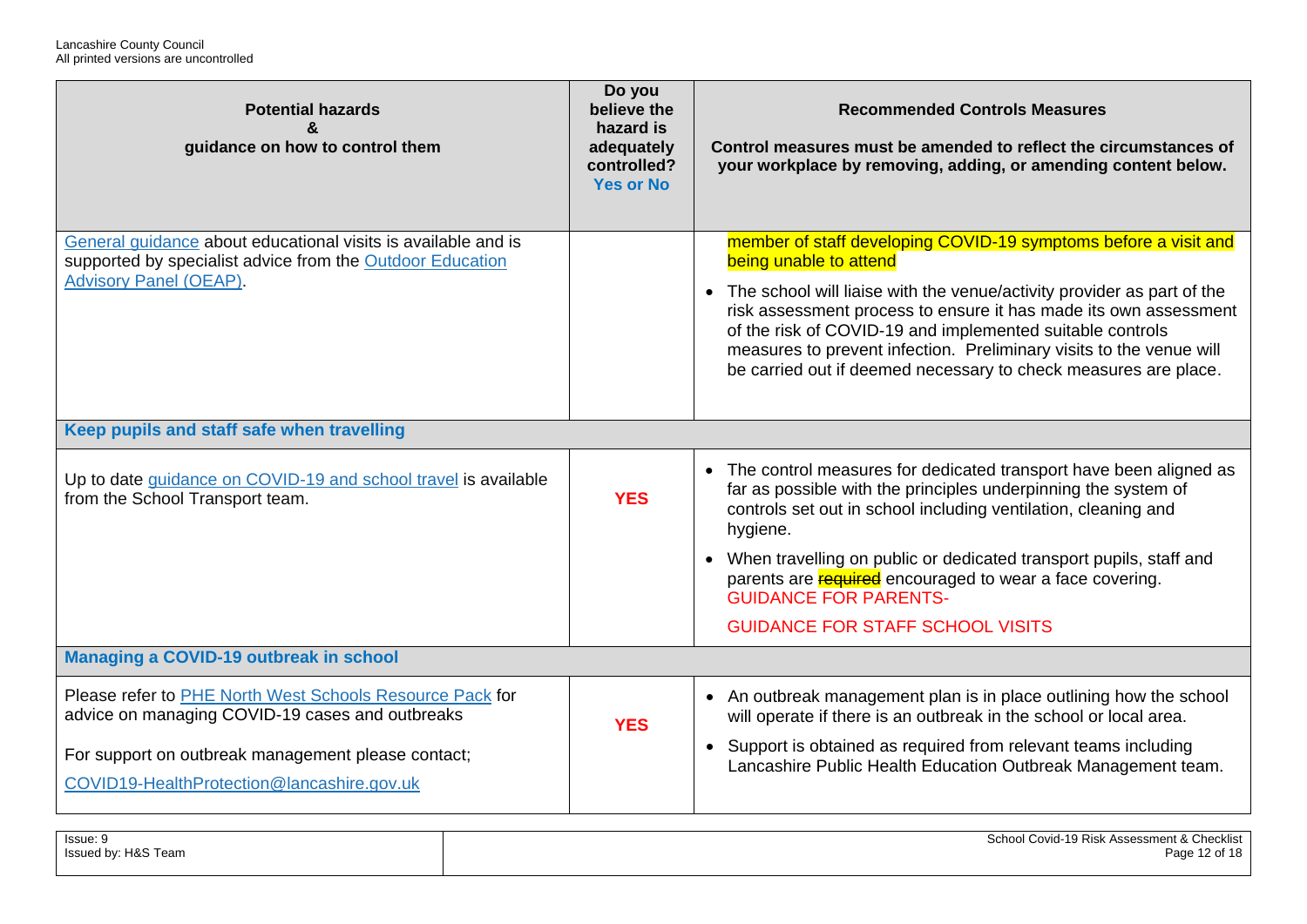| <b>Potential hazards</b><br>&<br>guidance on how to control them                                                                                                                                                                                                                                                                                                                                                                                                                                                     | Do you<br>believe the<br>hazard is<br>adequately<br>controlled?<br><b>Yes or No</b> | <b>Recommended Controls Measures</b><br>Control measures must be amended to reflect the circumstances of<br>your workplace by removing, adding, or amending content below.                                                                                                                                                                                                                                                                                                                                                                                                                                           |
|----------------------------------------------------------------------------------------------------------------------------------------------------------------------------------------------------------------------------------------------------------------------------------------------------------------------------------------------------------------------------------------------------------------------------------------------------------------------------------------------------------------------|-------------------------------------------------------------------------------------|----------------------------------------------------------------------------------------------------------------------------------------------------------------------------------------------------------------------------------------------------------------------------------------------------------------------------------------------------------------------------------------------------------------------------------------------------------------------------------------------------------------------------------------------------------------------------------------------------------------------|
| School should have contingency plans outlining what action to<br>take if pupils or staff test positive for COVID-19, or how school<br>would operate if advised to take extra measures to help break<br>chains of transmission.<br>Guidance on what to include in contingency framework and<br>information on what circumstances might lead to additional<br>action, and the steps to work through, are contained the<br>government guidance Contingency framework: education and<br>childcare settings January 2022. | <b>YES</b>                                                                          | • School continues to record COVID-19 related absence in<br>accordance with the information contained within the PHE North<br><b>West Schools Resource Pack.</b><br>In the event of an outbreak any staff required to work from home will<br>$\bullet$<br>be supported to do so including ensuring they have suitable<br>equipment, developing appropriate communication channels and<br>looking after their physical and mental wellbeing.<br>• A homeworking checklist and risk assessment has been completed<br>for any staff working from home for a prolonged period which is<br>reviewed on a 3-monthly basis. |
| <b>Communication, consultation and training</b>                                                                                                                                                                                                                                                                                                                                                                                                                                                                      |                                                                                     |                                                                                                                                                                                                                                                                                                                                                                                                                                                                                                                                                                                                                      |
| Employers have a legal duty to consult workers on health and<br>safety matters.<br>To help workers feel safe returning to work employers should<br>consult with them on any health and safety measures that have<br>been put in place to reduce the risk of COVID-19 spreading.<br>Schools continue to engage with staff (including through trade<br>unions and employee representative groups) to monitor and<br>understand any unforeseen impacts of changes to working<br>environments.                           | <b>YES</b>                                                                          | • Clear and up to date information and guidance on how to manage the<br>risks associated with COVID-19 is available via the schools portal<br>and Government website.<br>• Staff are consulted when considering local arrangements.<br>• Signage, posters and other instructions use simple, clear messaging<br>to explain guidelines using images and clear language, with<br>consideration of groups for which English may not be their first<br>language.                                                                                                                                                         |
| <b>Stress &amp; Anxiety</b>                                                                                                                                                                                                                                                                                                                                                                                                                                                                                          |                                                                                     |                                                                                                                                                                                                                                                                                                                                                                                                                                                                                                                                                                                                                      |

| Issue: 9            | School Covid-19 Risk Assessment & Checklist |
|---------------------|---------------------------------------------|
| Issued by: H&S Team | 13 of 18؛<br>Page                           |
|                     |                                             |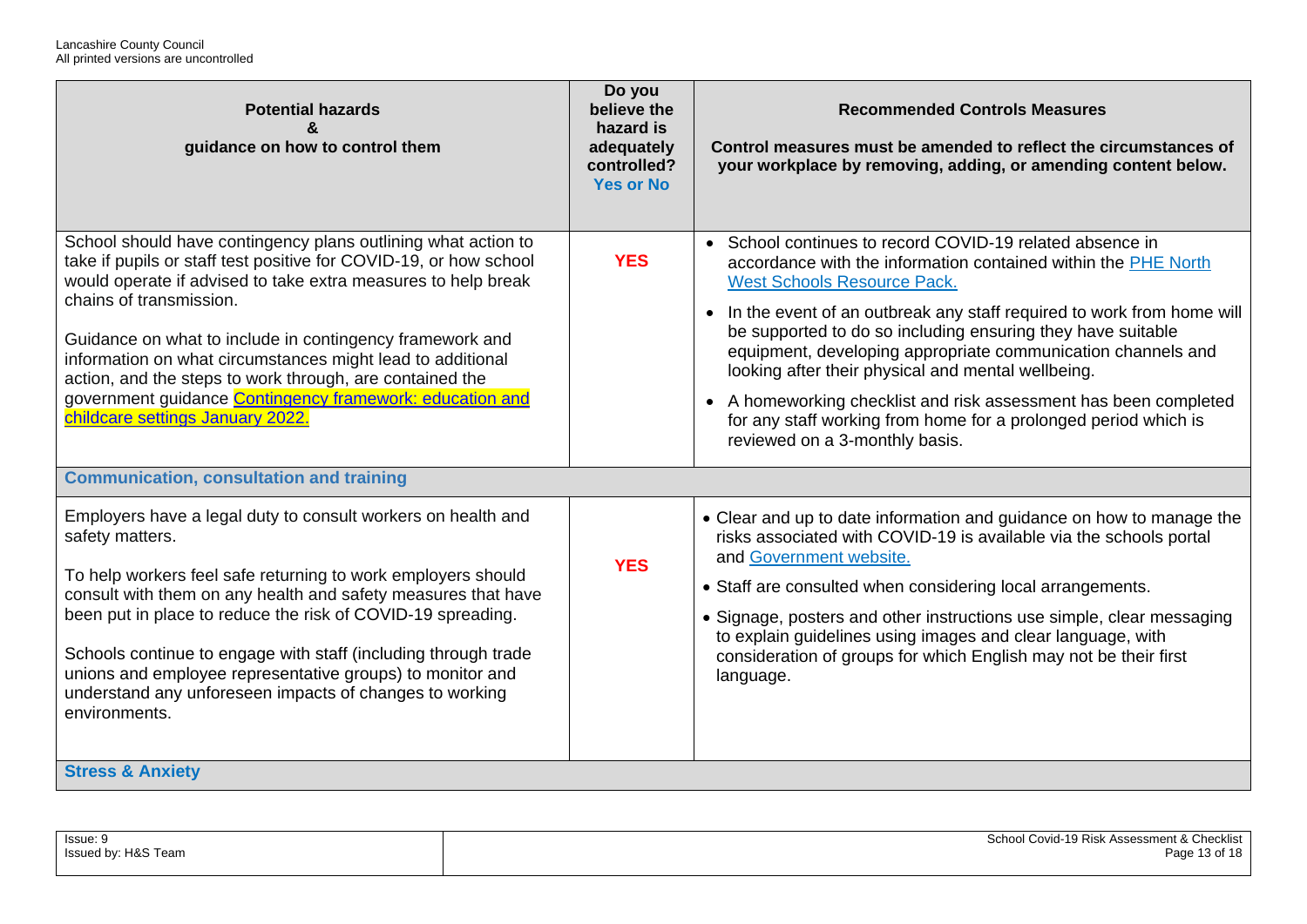| <b>Potential hazards</b><br>guidance on how to control them                                                                                                                                                                                                                                                                                                                                                                                                                                                                                                 | Do you<br>believe the<br>hazard is<br>adequately<br>controlled?<br><b>Yes or No</b> | <b>Recommended Controls Measures</b><br>Control measures must be amended to reflect the circumstances of<br>your workplace by removing, adding, or amending content below.                                                                                                                                                                                                                                                                                                                                                                                                                                                                                                                                                                                                                                                                                 |
|-------------------------------------------------------------------------------------------------------------------------------------------------------------------------------------------------------------------------------------------------------------------------------------------------------------------------------------------------------------------------------------------------------------------------------------------------------------------------------------------------------------------------------------------------------------|-------------------------------------------------------------------------------------|------------------------------------------------------------------------------------------------------------------------------------------------------------------------------------------------------------------------------------------------------------------------------------------------------------------------------------------------------------------------------------------------------------------------------------------------------------------------------------------------------------------------------------------------------------------------------------------------------------------------------------------------------------------------------------------------------------------------------------------------------------------------------------------------------------------------------------------------------------|
| Mental health is important, especially during times of uncertainty.<br>The government has published guidance on the mental health<br>and wellbeing aspects of coronavirus (COVID-19).<br>The Department for Education is providing additional support for<br>both pupil and staff wellbeing in the current situation. Information<br>about the extra mental health support for pupils and teachers is<br>available.<br>The Education Support Partnership provides a free helpline for<br>school staff and targeted support for mental health and wellbeing. | <b>YES</b>                                                                          | The Headteacher and other senior staff monitor working<br>arrangements and offer support and advice where necessary.<br>A procedure is available for individuals to report concerns over<br>$\bullet$<br>breaches of school safe working policy/guidelines so that<br>intervention can occur.<br>A risk assessment addressing COVID-19 concerns for an employee<br>$\bullet$<br>has been completed for any member of staff raising concerns<br>about their safety or well-being and appropriate control<br>measures identified and implemented.<br>Staff are made aware of sources of information via the school<br>portal, and elsewhere, that will assist their wellbeing such as:<br>https://lscresiliencehub.nhs.uk/<br>On the portal:<br><b>Employee Wellbeing</b><br><b>MIND</b> web site<br>- H&S COVID-19 web page<br><b>CHECK STAFF ARE AWARE</b> |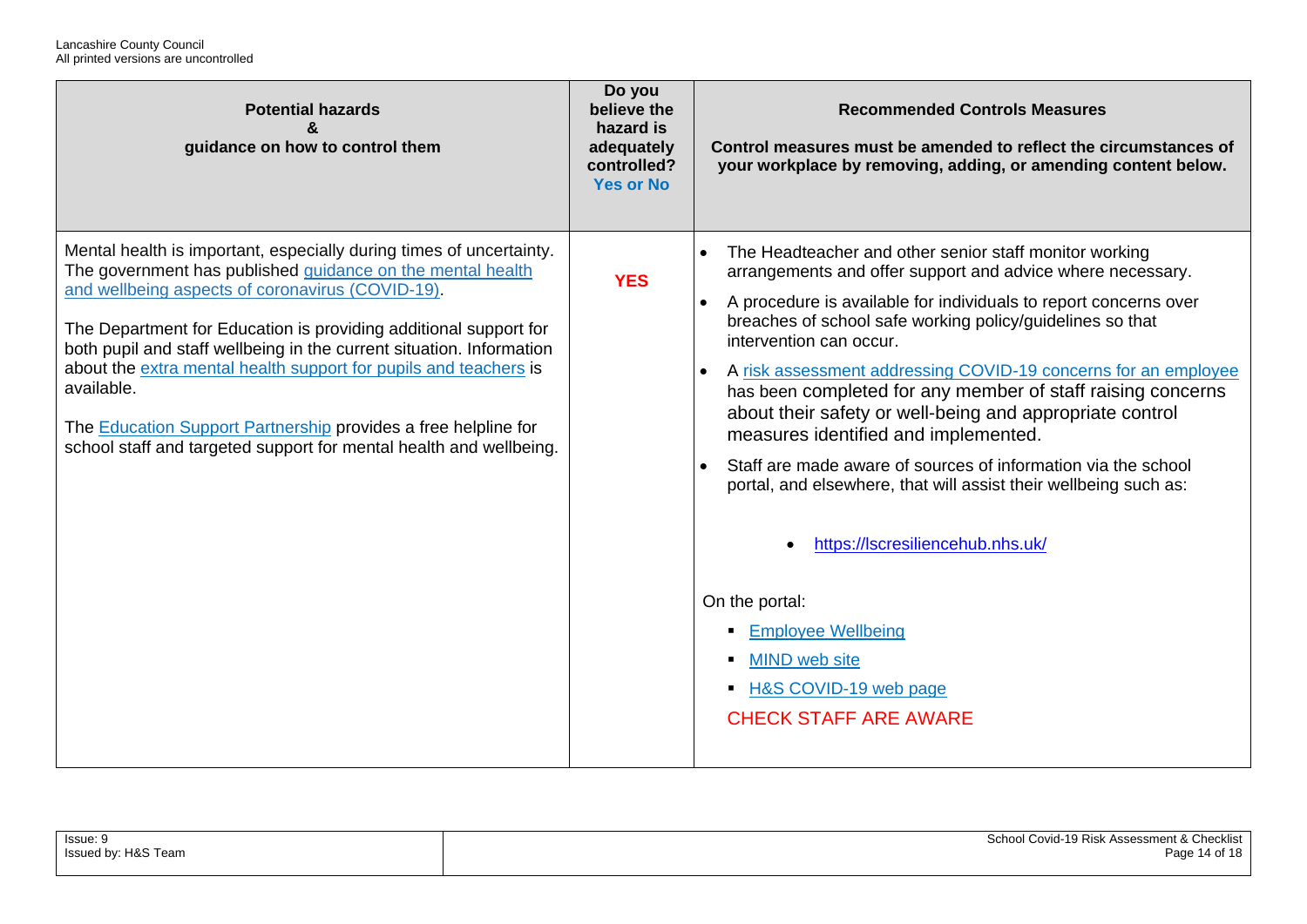**ACTION PLAN - Further action / controls required** 

| <b>Hazard</b>                                                             | <b>Action required</b>                                                                                                                                                                                                                                                                                              | Person(s) to<br>undertake<br>action? | <b>Priority</b> | <b>Projected</b><br>time scale | Notes /<br>comments | <b>Date</b><br>completed                                     |
|---------------------------------------------------------------------------|---------------------------------------------------------------------------------------------------------------------------------------------------------------------------------------------------------------------------------------------------------------------------------------------------------------------|--------------------------------------|-----------------|--------------------------------|---------------------|--------------------------------------------------------------|
| <b>REDUCING THE</b><br><b>SPREAD OF COVID</b>                             | <b>STAFF AND PARENTS NEED</b><br>TO BE INFORMED OF THE<br><b>FOLLOWING ADVICE FOR</b><br><b>STAFF AND PUPILS:</b><br>stay at home if they are unwell<br>or tested positive for COVID-19                                                                                                                             | A.ROYLE                              | <b>HIGH</b>     | 7.3.22                         |                     |                                                              |
|                                                                           | ON PARENTS BULLETIN<br>$\bullet$<br>ABOUT UPDATED COVID<br>POLICY/RISK ASSESSMENT                                                                                                                                                                                                                                   |                                      |                 |                                |                     |                                                              |
|                                                                           | ON STAFF BULLETIN ABOUT<br>$\bullet$<br><b>UPDATED COVID POLICY/RISK</b><br><b>ASSESSMENT</b>                                                                                                                                                                                                                       |                                      |                 |                                |                     |                                                              |
| <b>REDUCING THE RISK</b><br><b>FOR VISITORS AND</b><br><b>CONTRACTORS</b> | Site rules are<br>prominently displayed at<br>all access points,<br>including sanitising,<br>handwashing, limiting<br>close contact, not<br>entering if symptomatic<br><b>CREATE A NEW CHECKLIST OF</b><br><b>QUESTIONS FOR VISITORS E.G.</b><br><b>HAVE THEY GOT SYMPTOMS?</b><br><b>HAVE THEY TESTED POSTIVE?</b> | A.ROYLE                              | <b>HIGH</b>     | 7.3.22                         |                     |                                                              |
| Issue No: 9 Issued by: H&S Team                                           |                                                                                                                                                                                                                                                                                                                     |                                      |                 |                                |                     | School Covid-19 Risk Assessment & Checklist<br>Page 15 of 18 |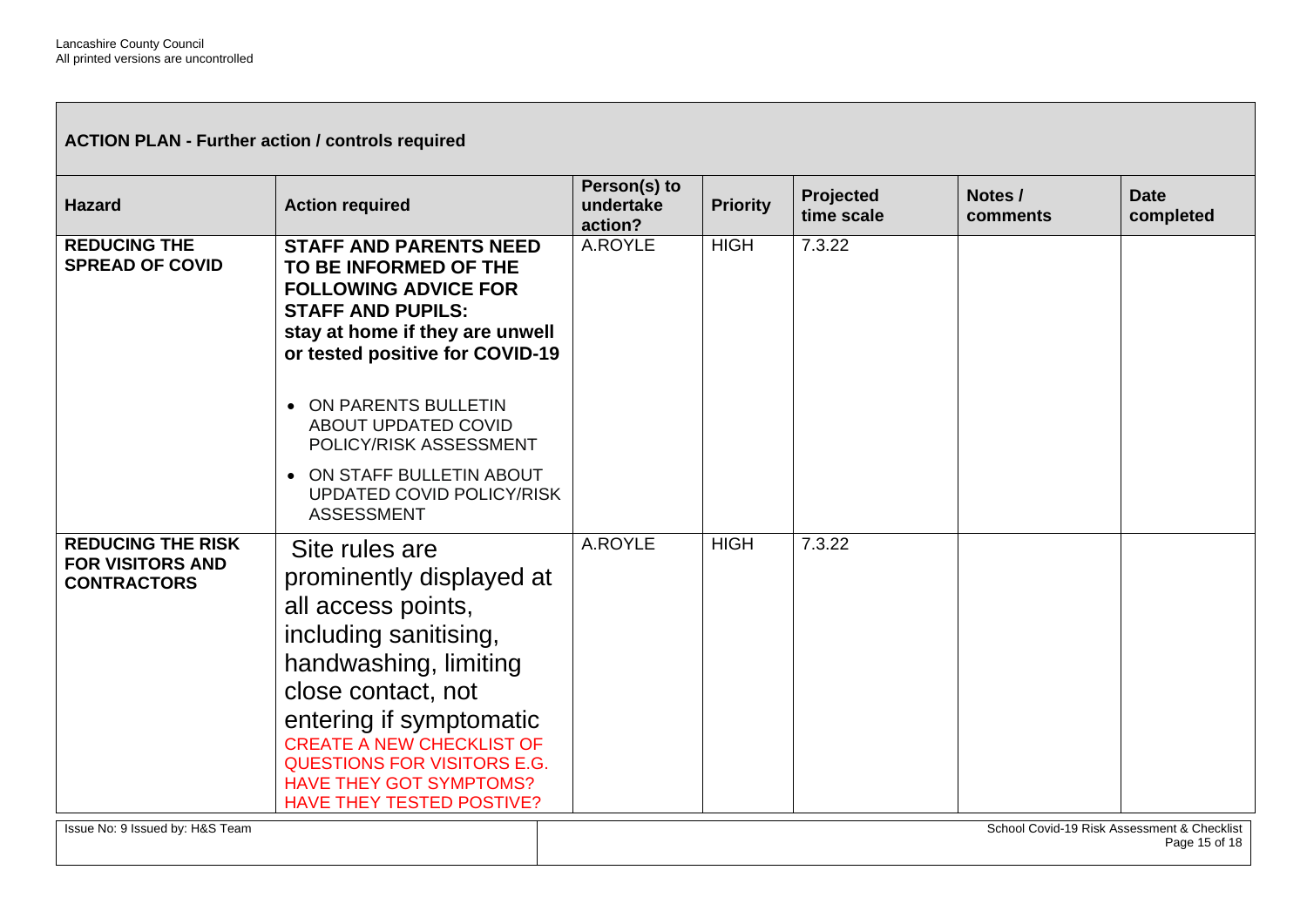| <b>REDUCE THE RISK OF</b><br><b>TRANSMISSION</b><br><b>THROUGH</b><br><b>VACCINATION</b> | All eligible staff are encouraged to<br>take up the offer of the vaccine,<br>including boosters.<br>ON STAFF BULLETIN ABOUT<br><b>UPDATED COVID POLICY/RISK</b><br><b>ASSESSMENT</b>                                                 | A.ROYLE | <b>HIGH</b>   | 7.3.22 |  |
|------------------------------------------------------------------------------------------|--------------------------------------------------------------------------------------------------------------------------------------------------------------------------------------------------------------------------------------|---------|---------------|--------|--|
| <b>PROTECT PEOPLE AT</b><br><b>HIGHER RISK OF</b><br><b>INFECTION</b>                    | An individual risk assessment<br>$\bullet$<br>has been completed for any staff<br>member who has significant risk<br>factors or who is experiencing<br>mental health issues due to<br><b>COVID-19.-THESE NEED</b><br><b>UPDATING</b> | J.DUFFY | <b>MEDIUM</b> | 7.3.22 |  |
|                                                                                          | With the permission of the<br>$\bullet$<br>relevant staff member, staff are<br>made aware of those workers<br>previously considered clinically<br>extremely vulnerable so that they<br>can take extra precautions<br>around them.    |         |               |        |  |
|                                                                                          | ON STAFF BULLETIN ABOUT<br>$\bullet$<br><b>UPDATED COVID POLICY/RISK</b><br><b>ASSESSMENT- AFTER</b><br><b>J.DUFFY HAS GAINED</b><br><b>PERMISSIONS</b>                                                                              |         |               |        |  |
| <b>KEEPING PUPILS AND</b><br><b>STAFF SAFE WHEN</b><br><b>TRAVELLING</b>                 | • When travelling on public or<br>dedicated transport pupils, staff<br>and parents are <b>required</b><br>encouraged to wear a face<br>covering. GUIDANCE FOR<br><b>PARENTS</b>                                                      | A.ROYLE | <b>MEDIUM</b> | 7.3.22 |  |

| Issue No: 9 Issued by: H&S Team | School Covid-19 Risk Assessment & Checklist |
|---------------------------------|---------------------------------------------|
|                                 | Page 16 of                                  |
|                                 |                                             |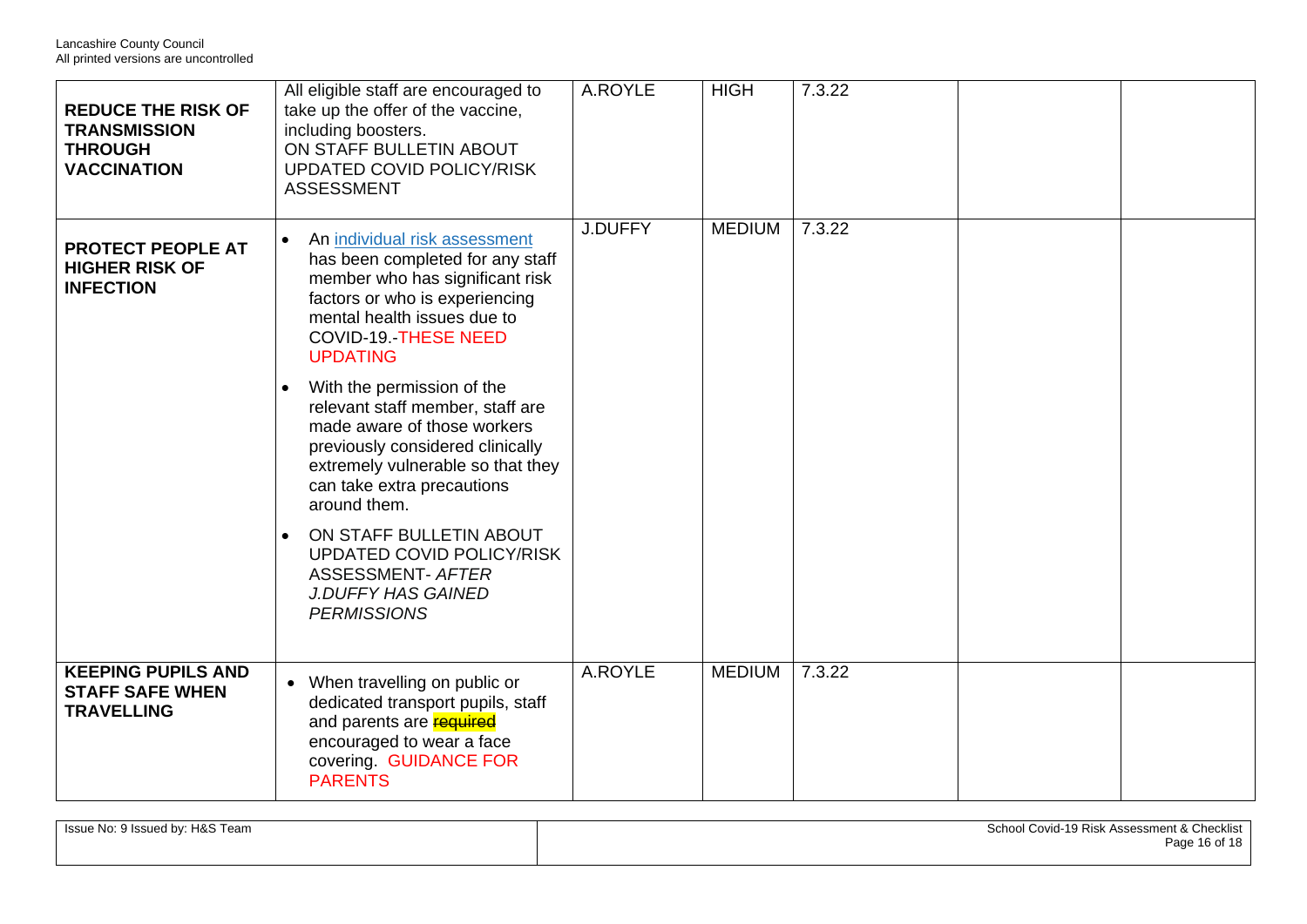| <b>STRESS AND ANXIETY</b>             | • ON PARENTS BULLETIN<br>ABOUT UPDATED COVID<br>POLICY/RISK ASSESSMENT<br><b>GUIDANCE FOR STAFF SCHOOL</b><br><b>VISITS ON STAFF BULLETIN</b><br><b>ABOUT UPDATED COVID</b><br>POLICY/RISK ASSESSMENT<br>Staff are made aware of sources<br>$\bullet$<br>of information via the school | A.ROYLE | <b>HIGH</b> | 7.3.22 |  |
|---------------------------------------|----------------------------------------------------------------------------------------------------------------------------------------------------------------------------------------------------------------------------------------------------------------------------------------|---------|-------------|--------|--|
|                                       | portal, and elsewhere, that will<br>assist their wellbeing such as:<br>https://lscresiliencehub.nhs.uk/<br>ON STAFF BULLETIN ABOUT<br>UPDATED COVID POLICY/RISK<br><b>ASSESSMENT</b>                                                                                                   |         |             |        |  |
| <b>ASYMPTOMATIC</b><br><b>TESTING</b> | <b>UPDATE STAFF ON</b><br><b>ASYMPTOMATIC TESTING</b><br>NONE NEEDED BUT THEY CAN<br>DO THEN IF THEY PERSONALLY<br><b>WISH TO AND BUT THEY ARE</b><br><b>CHARGING FOR THEM NOW.</b><br>ON STAFF BULLETIN ABOUT<br>UPDATED COVID POLICY/RISK<br><b>ASSESSMENT</b>                       | A.ROYLE | <b>HIGH</b> | 7.3.22 |  |
|                                       |                                                                                                                                                                                                                                                                                        |         |             |        |  |
|                                       |                                                                                                                                                                                                                                                                                        |         |             |        |  |

| Issue No: 9 Issued by: H&S Team | School Covid-19 Risk Assessment & Checklist |
|---------------------------------|---------------------------------------------|
|                                 | Page 17 of 18                               |
|                                 |                                             |